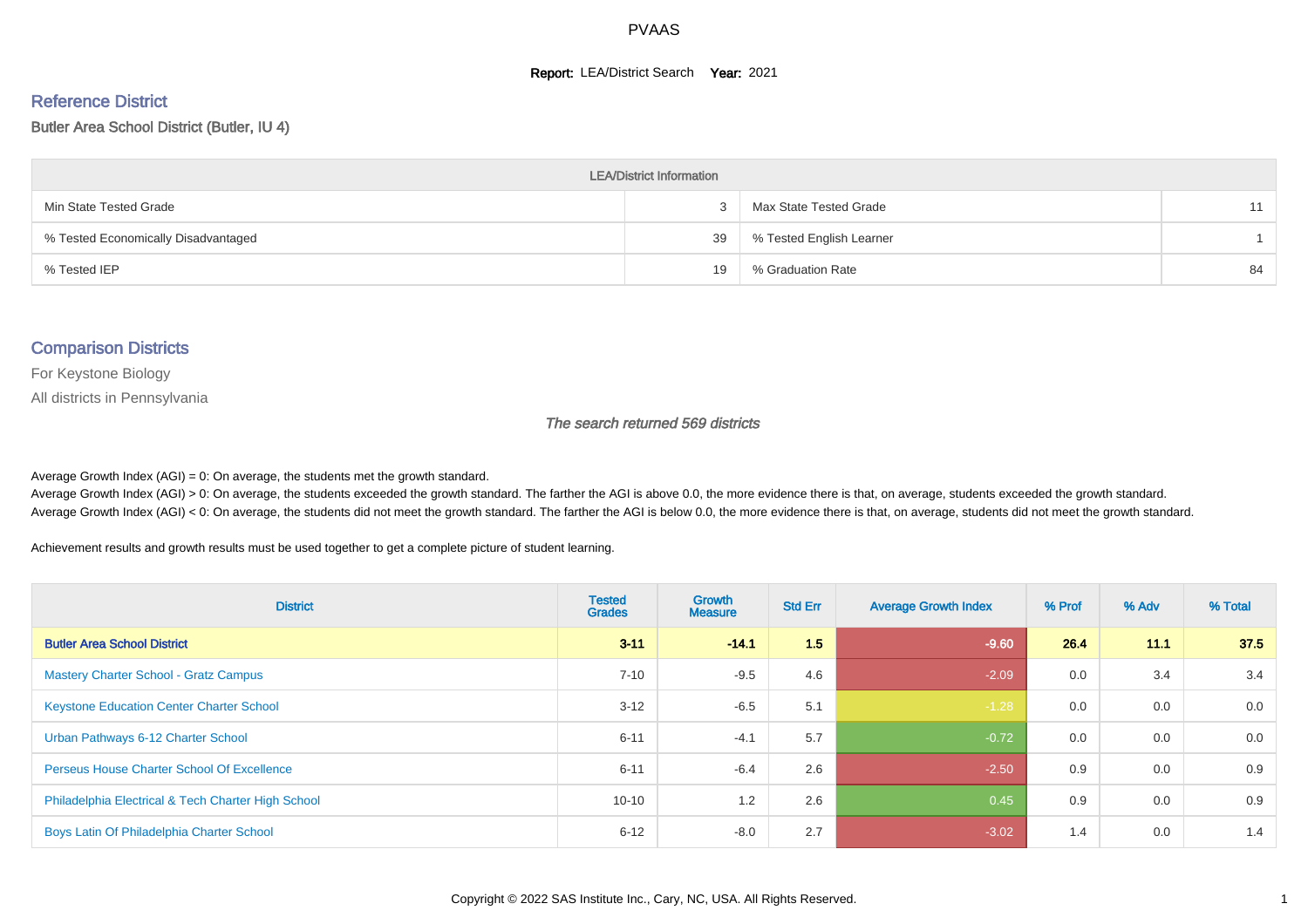| <b>District</b>                                                       | <b>Tested</b><br><b>Grades</b> | <b>Growth</b><br><b>Measure</b> | <b>Std Err</b> | <b>Average Growth Index</b> | % Prof | % Adv   | % Total |
|-----------------------------------------------------------------------|--------------------------------|---------------------------------|----------------|-----------------------------|--------|---------|---------|
| <b>Butler Area School District</b>                                    | $3 - 11$                       | $-14.1$                         | 1.5            | $-9.60$                     | 26.4   | 11.1    | 37.5    |
| <b>Chester-Upland School District</b>                                 | $3 - 11$                       | $-3.6$                          | 2.6            | $-1.38$                     | 1.6    | 0.0     | 1.6     |
| <b>Aliquippa School District</b>                                      | $3 - 11$                       | $-20.0$                         | 3.6            | $-5.54$                     | 1.7    | 0.0     | 1.7     |
| <b>Innovative Arts Academy Charter School</b>                         | $6 - 11$                       | $-7.2$                          | 2.5            | $-2.83$                     | 2.0    | $0.0\,$ | $2.0\,$ |
| <b>Chester Charter Scholars Academy Charter School</b>                | $3 - 12$                       | $-6.2$                          | 3.3            | $-1.88$                     | 2.2    | 0.0     | 2.2     |
| La Academia Partnership Charter School                                | $6 - 11$                       | $-15.5$                         | 5.7            | $-2.70$                     | 2.3    | 0.0     | 2.3     |
| People For People Charter School                                      | $3 - 12$                       | 6.4                             | 5.6            | 1.15                        | 2.4    | $0.0\,$ | 2.4     |
| <b>Universal Audenried Charter School</b>                             | $9 - 11$                       | $-3.8$                          | 2.5            | $-1.53$                     | 3.0    | 0.5     | 3.5     |
| <b>Sto-Rox School District</b>                                        | $3 - 10$                       | $-7.0$                          | 3.5            | $-1.99$                     | 3.2    | 0.0     | 3.2     |
| <b>York City School District</b>                                      | $3 - 12$                       | $-17.7$                         | 1.8            | $-10.05$                    | 3.2    | 0.7     | 3.9     |
| <b>Tech Freire Charter School</b>                                     | $9 - 11$                       | 0.7                             | 2.5            | 0.27                        | 3.6    | 0.0     | 3.6     |
| <b>Turkeyfoot Valley Area School District</b>                         | $3 - 12$                       | $-15.4$                         | 5.8            | $-2.66$                     | 3.8    | $3.8\,$ | 7.6     |
| <b>Clairton City School District</b>                                  | $3 - 11$                       | $-1.6$                          | 5.0            | $-0.32$                     | 3.8    | 0.5     | 4.4     |
| Aspira Bilingual Cyber Charter School                                 | $3 - 11$                       | 5.1                             | 5.8            | 0.87                        | 4.8    | 0.0     | 4.8     |
| Propel Charter School - Braddock Hills                                | $3 - 11$                       | $-2.1$                          | 3.3            | $-0.63$                     | 4.8    | 3.2     | 8.1     |
| Morrisville Borough School District                                   | $3 - 11$                       | $-13.1$                         | 3.7            | $-3.52$                     | 4.9    | 1.6     | 6.6     |
| <b>Claysburg-Kimmel School District</b>                               | $3 - 11$                       | $-1.2$                          | 5.2            | $-0.22$                     | 5.0    | 0.0     | 5.0     |
| <b>Belmont Charter School</b>                                         | $3 - 10$                       | 2.2                             | 3.4            | 0.64                        | 5.3    | 1.8     | 7.0     |
| <b>West Side CTC</b>                                                  | $9 - 10$                       | $-32.0$                         | 3.9            | $-8.16$                     | 5.9    | 0.0     | 5.9     |
| <b>Allentown City School District</b>                                 | $3 - 12$                       | $-16.9$                         | 1.4            | $-12.37$                    | 5.9    | 0.4     | 6.3     |
| <b>Harrisburg City School District</b>                                | $3 - 11$                       | $-0.2$                          | 2.0            | $-0.11$                     | 6.0    | 2.0     | 8.0     |
| Preparatory Charter School Of Mathematics, Science, Tech, And Careers | $9 - 10$                       | $-5.1$                          | 2.5            | $-2.03$                     | 6.3    | 1.4     | 7.7     |
| <b>Lincoln Leadership Academy Charter School</b>                      | $3 - 12$                       | $-7.4$                          | 3.7            | $-1.99$                     | 6.4    | 2.1     | 8.5     |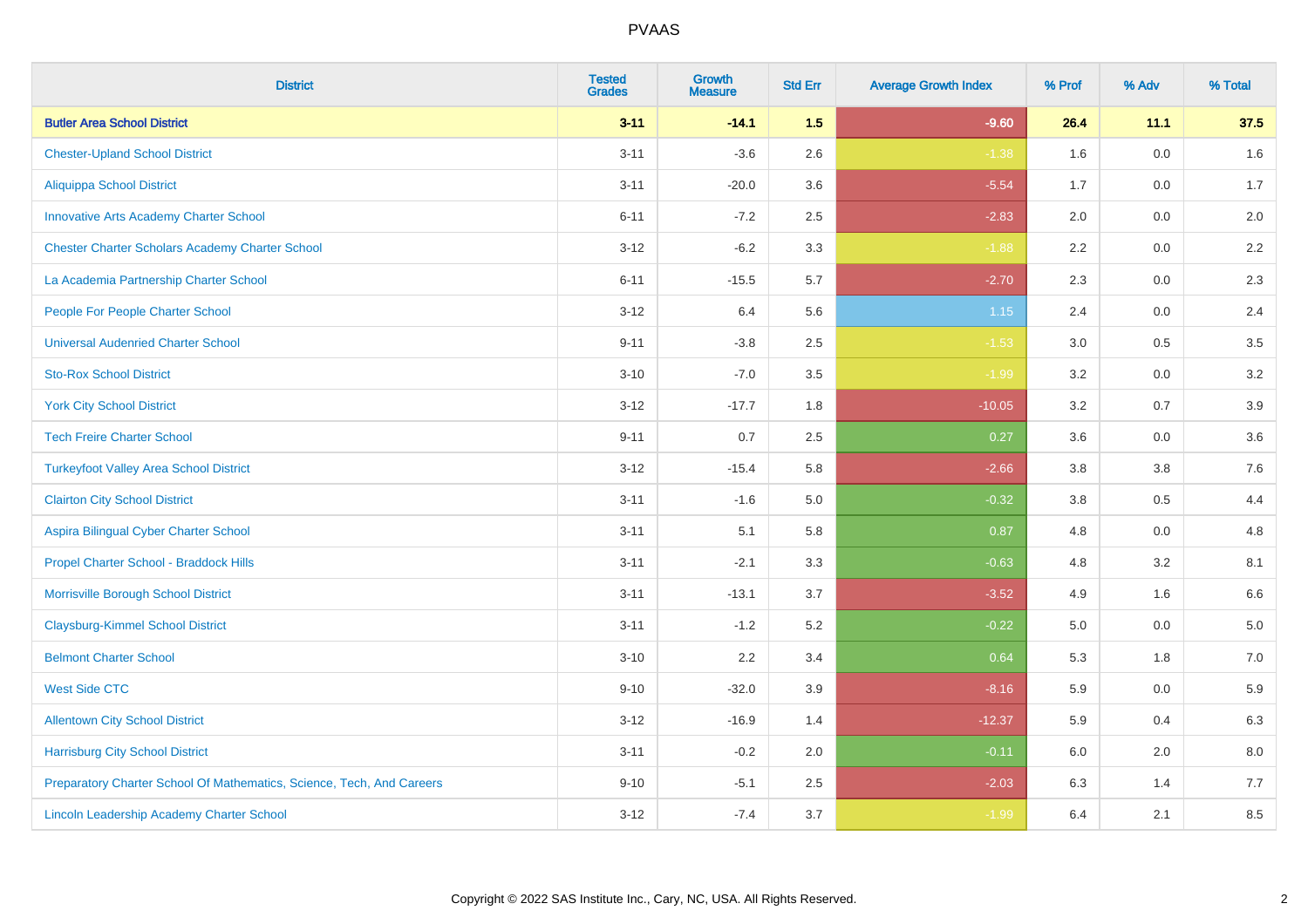| <b>District</b>                                   | <b>Tested</b><br><b>Grades</b> | <b>Growth</b><br><b>Measure</b> | <b>Std Err</b> | <b>Average Growth Index</b> | % Prof | % Adv   | % Total |
|---------------------------------------------------|--------------------------------|---------------------------------|----------------|-----------------------------|--------|---------|---------|
| <b>Butler Area School District</b>                | $3 - 11$                       | $-14.1$                         | 1.5            | $-9.60$                     | 26.4   | 11.1    | 37.5    |
| <b>Lawrence County CTC</b>                        | $10 - 11$                      | $-9.8$                          | 3.7            | $-2.68$                     | 7.3    | 0.0     | 7.3     |
| <b>Propel Charter School-Homestead</b>            | $3 - 11$                       | $-5.0$                          | 3.9            | $-1.27$                     | 7.3    | 0.0     | 7.3     |
| Dr Robert Ketterer Charter School Inc             | $6 - 12$                       | 7.1                             | 4.3            | 1.66                        | $7.3$  | 1.7     | 9.0     |
| <b>Propel Charter School-Montour</b>              | $3 - 10$                       | $-3.4$                          | 3.6            | $-0.93$                     | 7.7    | 0.0     | 7.7     |
| <b>Blacklick Valley School District</b>           | $3 - 11$                       | $-0.9$                          | 3.9            | $-0.23$                     | 7.7    | 7.7     | 15.4    |
| <b>Executive Education Academy Charter School</b> | $3 - 10$                       | $-14.6$                         | 3.0            | $-4.81$                     | 8.5    | 1.2     | 9.8     |
| <b>Tacony Academy Charter School</b>              | $3 - 11$                       | $-12.9$                         | 3.3            | $-3.90$                     | 8.6    | 1.4     | 10.0    |
| <b>Esperanza Cyber Charter School</b>             | $3 - 11$                       | 7.1                             | 6.1            | 1.15                        | 8.8    | 2.9     | 11.8    |
| <b>Lancaster School District</b>                  | $3 - 12$                       | $-10.0$                         | 1.4            | $-7.22$                     | 9.0    | 3.9     | 12.8    |
| <b>Farrell Area School District</b>               | $3 - 11$                       | $-1.9$                          | 4.2            | $-0.44$                     | 9.3    | 11.6    | 20.9    |
| <b>Big Beaver Falls Area School District</b>      | $3 - 11$                       | $-17.9$                         | 2.8            | $-6.27$                     | 9.4    | 2.8     | 12.2    |
| <b>Shade-Central City School District</b>         | $3 - 11$                       | $-14.6$                         | 4.0            | $-3.68$                     | 9.6    | 0.0     | 9.6     |
| Community Academy Of Philadelphia Charter School  | $3 - 11$                       | 0.1                             | 2.6            | 0.06                        | 9.7    | 2.6     | 12.4    |
| <b>KIPP Dubois Charter School</b>                 | $9 - 10$                       | $-3.0$                          | 3.1            | $-0.95$                     | 10.0   | 0.0     | 10.0    |
| <b>Woodland Hills School District</b>             | $3 - 12$                       | $-4.2$                          | 2.5            | $-1.66$                     | 10.1   | 1.4     | 11.5    |
| Mastery Charter School - Shoemaker Campus         | $7 - 10$                       | $-2.3$                          | 2.8            | $-0.81$                     | 10.1   | 3.7     | 13.8    |
| <b>Greater Johnstown School District</b>          | $3 - 11$                       | $-3.5$                          | 2.4            | $-1.45$                     | 10.3   | 1.3     | 11.5    |
| <b>Sugar Valley Rural Charter School</b>          | $3 - 11$                       | $-3.6$                          | 3.7            | $-0.98$                     | 10.3   | $0.0\,$ | 10.3    |
| Norristown Area School District                   | $3 - 12$                       | $-25.4$                         | 1.7            | $-15.35$                    | 10.6   | 1.8     | 12.4    |
| New Kensington-Arnold School District             | $3 - 11$                       | $-5.8$                          | 3.2            | $-1.80$                     | 10.8   | 1.2     | 12.0    |
| <b>Tussey Mountain School District</b>            | $3 - 12$                       | $-13.0$                         | 3.3            | $-3.93$                     | 11.1   | 3.2     | 14.3    |
| <b>Cornell School District</b>                    | $3 - 11$                       | $-5.5$                          | 4.6            | $-1.20$                     | 11.3   | 3.2     | 14.5    |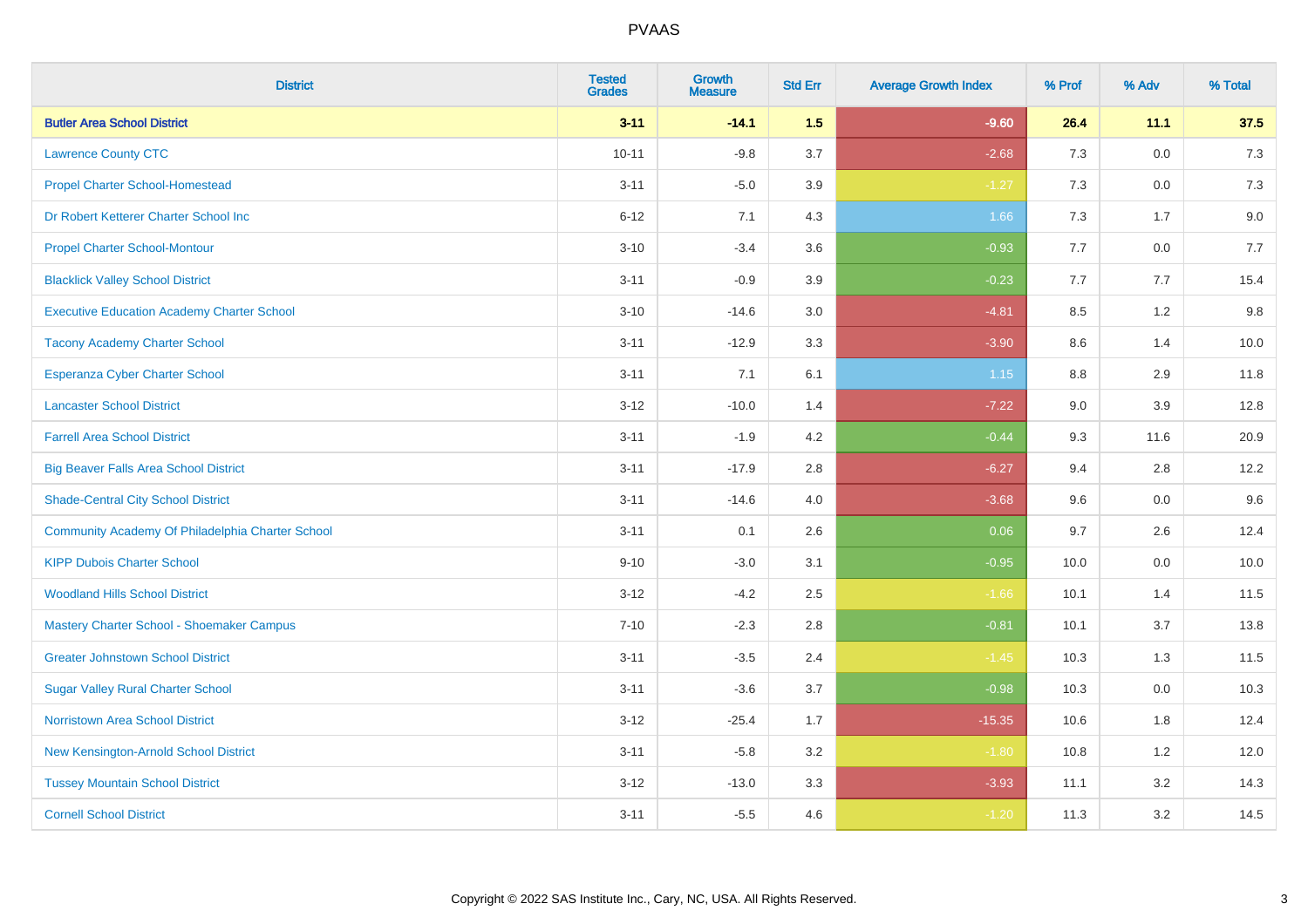| <b>District</b>                               | <b>Tested</b><br><b>Grades</b> | <b>Growth</b><br><b>Measure</b> | <b>Std Err</b> | <b>Average Growth Index</b> | % Prof | % Adv | % Total |
|-----------------------------------------------|--------------------------------|---------------------------------|----------------|-----------------------------|--------|-------|---------|
| <b>Butler Area School District</b>            | $3 - 11$                       | $-14.1$                         | 1.5            | $-9.60$                     | 26.4   | 11.1  | 37.5    |
| <b>Tulpehocken Area School District</b>       | $3 - 12$                       | 1.0                             | 4.9            | 0.20                        | 11.5   | 23.1  | 34.6    |
| <b>Hanover Area School District</b>           | $3 - 11$                       | $-14.7$                         | 4.7            | $-3.13$                     | 12.1   | 3.0   | 15.2    |
| <b>Multicultural Academy Charter School</b>   | $9 - 11$                       | $6.0\,$                         | 3.4            | 1.77                        | 12.3   | 0.0   | 12.3    |
| <b>Muhlenberg School District</b>             | $3 - 10$                       | $-17.8$                         | 1.9            | $-9.34$                     | 12.4   | 4.6   | 17.0    |
| <b>Redbank Valley School District</b>         | $3 - 11$                       | $-7.5$                          | 3.1            | $-2.41$                     | 12.4   | 10.6  | 23.1    |
| <b>Mastery Charter School - Thomas Campus</b> | $3 - 10$                       | 7.9                             | 5.7            | 1.39                        | 12.5   | 0.0   | 12.5    |
| <b>Mcguffey School District</b>               | $3 - 11$                       | $-12.1$                         | 3.0            | $-4.06$                     | 12.8   | 5.9   | 18.6    |
| <b>Coatesville Area School District</b>       | $3 - 11$                       | $-9.5$                          | 1.6            | $-5.81$                     | 12.8   | 3.3   | 16.2    |
| <b>Washington School District</b>             | $3 - 11$                       | $-15.9$                         | 2.9            | $-5.44$                     | 12.9   | 1.7   | 14.7    |
| <b>Sharon City School District</b>            | $3 - 11$                       | $-6.5$                          | 2.3            | $-2.79$                     | 13.1   | 5.0   | 18.1    |
| Lackawanna Trail School District              | $3 - 10$                       | $-11.0$                         | 3.3            | $-3.35$                     | 13.1   | 18.0  | 31.2    |
| <b>Erie City School District</b>              | $3 - 12$                       | $-4.5$                          | 1.4            | $-3.09$                     | 13.4   | 6.7   | 20.1    |
| <b>Canton Area School District</b>            | $3 - 11$                       | 8.4                             | 2.9            | 2.92                        | 13.8   | 23.0  | 36.8    |
| <b>Bristol Township School District</b>       | $3 - 11$                       | $-7.4$                          | 1.4            | $-5.32$                     | 13.8   | 4.6   | 18.4    |
| <b>Steelton-Highspire School District</b>     | $3 - 11$                       | $-5.3$                          | 3.2            | $-1.65$                     | 13.9   | 0.0   | 13.9    |
| <b>William Penn School District</b>           | $3 - 12$                       | 7.0                             | 1.9            | 3.61                        | 14.0   | 7.2   | 21.3    |
| <b>Wilkes-Barre Area School District</b>      | $3 - 11$                       | $-12.4$                         | 2.4            | $-5.18$                     | 14.2   | 3.7   | 17.9    |
| Esperanza Academy Charter School              | $4 - 11$                       | 2.1                             | 2.1            | $1.01$                      | 14.2   | 3.6   | 17.8    |
| <b>Shenandoah Valley School District</b>      | $3 - 11$                       | $-4.5$                          | 3.5            | $-1.29$                     | 14.3   | 0.0   | 14.3    |
| Hope For Hyndman Charter School               | $3 - 11$                       | 5.1                             | 5.8            | 0.88                        | 14.3   | 7.1   | 21.4    |
| <b>Rochester Area School District</b>         | $3 - 11$                       | $-5.7$                          | 3.9            | $-1.45$                     | 14.9   | 2.1   | 17.0    |
| <b>Dunmore School District</b>                | $3 - 11$                       | $-12.2$                         | 2.7            | $-4.51$                     | 15.0   | 5.3   | 20.4    |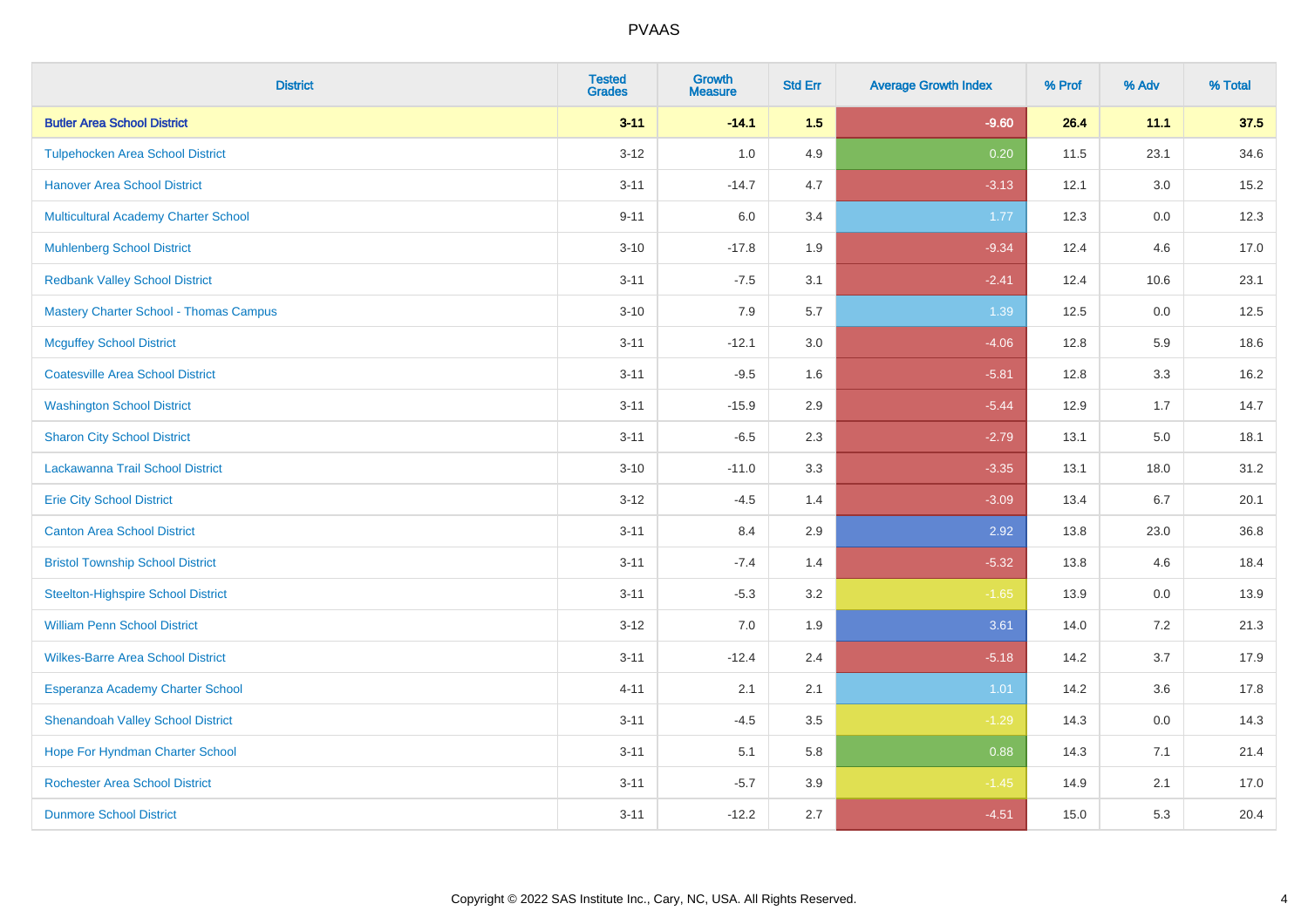| <b>District</b>                               | <b>Tested</b><br><b>Grades</b> | <b>Growth</b><br><b>Measure</b> | <b>Std Err</b> | <b>Average Growth Index</b> | % Prof | % Adv | % Total |
|-----------------------------------------------|--------------------------------|---------------------------------|----------------|-----------------------------|--------|-------|---------|
| <b>Butler Area School District</b>            | $3 - 11$                       | $-14.1$                         | 1.5            | $-9.60$                     | 26.4   | 11.1  | 37.5    |
| <b>Greater Nanticoke Area School District</b> | $3 - 12$                       | $-6.8$                          | 2.6            | $-2.58$                     | 15.2   | 8.9   | 24.1    |
| <b>Lebanon School District</b>                | $3 - 11$                       | $-1.2$                          | 1.9            | $-0.63$                     | 15.2   | 6.4   | 21.6    |
| Imhotep Institute Charter High School         | $9 - 11$                       | $-17.6$                         | 5.8            | $-3.03$                     | 15.4   | 0.0   | 15.4    |
| <b>West Mifflin Area School District</b>      | $3 - 12$                       | $-11.9$                         | 2.5            | $-4.77$                     | 15.9   | 4.0   | 19.9    |
| <b>City CHS</b>                               | $10 - 11$                      | $-5.6$                          | 2.4            | $-2.34$                     | 15.9   | 1.5   | 17.4    |
| <b>Burgettstown Area School District</b>      | $3 - 11$                       | $-11.2$                         | 3.2            | $-3.46$                     | 16.0   | 2.7   | 18.7    |
| <b>MaST Community Charter School II</b>       | $3 - 10$                       | 1.4                             | 3.0            | 0.45                        | 16.1   | 4.6   | 20.7    |
| <b>Pittsburgh School District</b>             | $3 - 11$                       | $-13.0$                         | 1.1            | $-12.25$                    | 16.1   | 6.5   | 22.6    |
| Philadelphia City School District             | $3 - 12$                       | $-7.8$                          | 0.6            | $-13.43$                    | 16.4   | 6.5   | 22.9    |
| <b>Fannett-Metal School District</b>          | $3 - 11$                       | $-22.3$                         | 4.8            | $-4.65$                     | 16.4   | 6.6   | 23.0    |
| <b>Achievement House Charter School</b>       | $7 - 11$                       | $-8.2$                          | 3.6            | $-2.28$                     | 16.7   | 2.8   | 19.4    |
| <b>Reading School District</b>                | $3 - 11$                       | 4.3                             | 1.2            | 3.71                        | 16.8   | 6.0   | 22.8    |
| <b>Williams Valley School District</b>        | $3 - 11$                       | 2.6                             | 3.7            | 0.69                        | 17.0   | 5.1   | 22.0    |
| <b>Columbia Borough School District</b>       | $3 - 12$                       | $-1.1$                          | 3.6            | $-0.31$                     | 17.2   | 1.7   | 19.0    |
| <b>New Castle Area School District</b>        | $3 - 12$                       | $-13.6$                         | 2.3            | $-5.99$                     | 17.6   | 2.0   | 19.5    |
| Jefferson County-Dubois AVTS                  | $9 - 11$                       | $-11.7$                         | 3.1            | $-3.72$                     | 17.6   | 2.8   | 20.4    |
| <b>Shanksville-Stonycreek School District</b> | $3 - 10$                       | $-8.6$                          | 5.5            | $-1.55$                     | 17.6   | 23.5  | 41.2    |
| <b>Carmichaels Area School District</b>       | $3 - 10$                       | $-7.0$                          | 3.1            | $-2.30$                     | 17.8   | 9.6   | 27.4    |
| <b>Union School District</b>                  | $3 - 12$                       | 2.5                             | 3.7            | 0.69                        | 17.9   | 10.4  | 28.4    |
| <b>Central Fulton School District</b>         | $3 - 11$                       | $-13.3$                         | 3.2            | $-4.20$                     | 18.1   | 9.7   | 27.8    |
| <b>Tidioute Community Charter School</b>      | $3 - 11$                       | 0.8                             | 4.4            | 0.19                        | 18.1   | 6.9   | 25.0    |
| <b>Williamsport Area School District</b>      | $3 - 11$                       | $-11.7$                         | 1.4            | $-8.29$                     | 18.2   | 10.5  | 28.7    |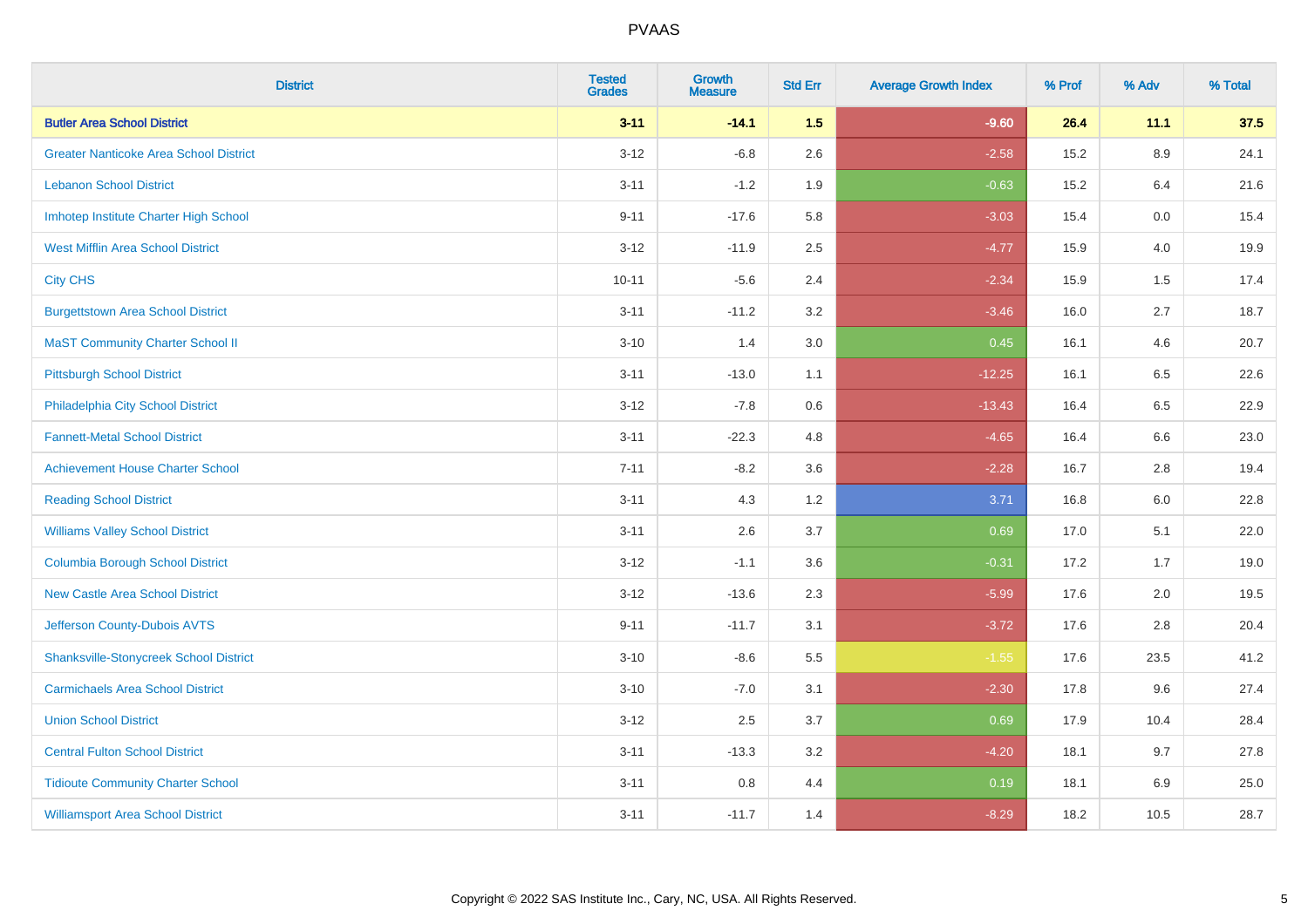| <b>District</b>                                | <b>Tested</b><br><b>Grades</b> | <b>Growth</b><br><b>Measure</b> | <b>Std Err</b> | <b>Average Growth Index</b> | % Prof | % Adv   | % Total |
|------------------------------------------------|--------------------------------|---------------------------------|----------------|-----------------------------|--------|---------|---------|
| <b>Butler Area School District</b>             | $3 - 11$                       | $-14.1$                         | 1.5            | $-9.60$                     | 26.4   | 11.1    | 37.5    |
| <b>Mount Carmel Area School District</b>       | $3 - 11$                       | $-7.9$                          | 2.3            | $-3.38$                     | 18.2   | 4.4     | 22.6    |
| <b>Dauphin County Technical School</b>         | $9 - 11$                       | $-3.9$                          | 2.3            | $-1.67$                     | 18.3   | 11.1    | 29.3    |
| <b>Frazier School District</b>                 | $3 - 11$                       | $-18.9$                         | 3.4            | $-5.49$                     | 18.3   | 1.4     | 19.7    |
| <b>Penn Hills School District</b>              | $3 - 11$                       | 0.0                             | 2.4            | 0.02                        | 18.4   | 7.1     | 25.6    |
| <b>Punxsutawney Area School District</b>       | $3 - 11$                       | 15.8                            | 2.7            | 5.83                        | 18.6   | 29.0    | 47.6    |
| <b>Southeast Delco School District</b>         | $3 - 10$                       | 3.9                             | 3.5            | 1.12                        | 18.6   | 3.4     | 22.0    |
| Northern Lebanon School District               | $3 - 11$                       | $-0.7$                          | 2.3            | $-0.29$                     | 18.8   | 6.8     | 25.6    |
| <b>Forest Area School District</b>             | $3 - 11$                       | $-1.8$                          | 4.7            | $-0.37$                     | 18.9   | 15.1    | 34.0    |
| Susquehanna Township School District           | $3 - 12$                       | 3.9                             | 2.7            | $1.45$                      | 19.0   | 13.1    | 32.0    |
| <b>Pottstown School District</b>               | $3 - 12$                       | 2.0                             | 2.2            | 0.88                        | 19.4   | 6.2     | 25.6    |
| <b>Central Cambria School District</b>         | $3 - 11$                       | $-12.7$                         | 2.3            | $-5.61$                     | 19.4   | 7.4     | 26.9    |
| Jim Thorpe Area School District                | $3 - 11$                       | $-10.9$                         | 2.4            | $-4.48$                     | 19.5   | $6.0\,$ | 25.5    |
| <b>Columbia-Montour AVTS</b>                   | $9 - 10$                       | $-7.1$                          | 2.8            | $-2.52$                     | 19.5   | 3.2     | 22.7    |
| <b>Shamokin Area School District</b>           | $3 - 11$                       | $-2.6$                          | 2.5            | $-1.06$                     | 19.6   | 9.8     | 29.3    |
| <b>Carbon Career &amp; Technical Institute</b> | $9 - 11$                       | $-9.3$                          | 3.2            | $-2.92$                     | 19.6   | 2.2     | 21.7    |
| Pennsylvania Distance Learning Charter School  | $3 - 12$                       | 6.8                             | 3.4            | 1.99                        | 19.8   | 6.2     | 25.9    |
| <b>Mount Union Area School District</b>        | $3 - 10$                       | $-2.5$                          | 2.8            | $-0.89$                     | 19.8   | 5.8     | 25.6    |
| <b>Scranton School District</b>                | $3 - 12$                       | $-10.1$                         | 2.5            | $-4.04$                     | 20.0   | 7.7     | 27.7    |
| Lehigh Valley Academy Regional Charter School  | $3 - 11$                       | $-5.9$                          | 3.0            | $-1.98$                     | 20.0   | 7.7     | 27.7    |
| <b>Blairsville-Saltsburg School District</b>   | $3 - 11$                       | $-7.5$                          | 2.8            | $-2.67$                     | 20.1   | 8.2     | 28.3    |
| <b>Brentwood Borough School District</b>       | $3 - 11$                       | 1.3                             | 3.0            | 0.44                        | 20.2   | 16.0    | 36.2    |
| North Schuylkill School District               | $3 - 11$                       | $-4.7$                          | 2.2            | $-2.16$                     | 20.2   | 11.7    | 31.9    |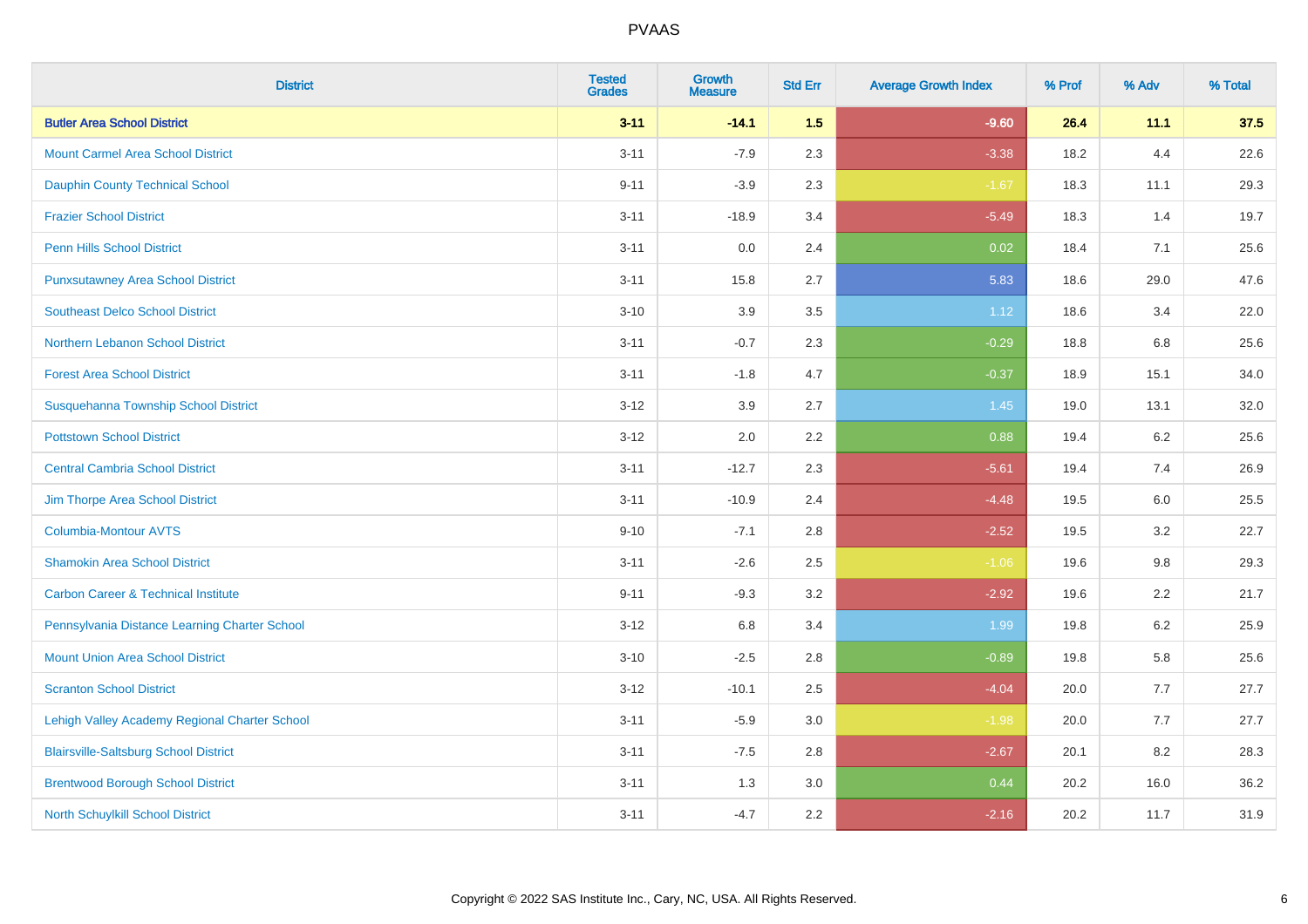| <b>District</b>                                 | <b>Tested</b><br><b>Grades</b> | <b>Growth</b><br><b>Measure</b> | <b>Std Err</b> | <b>Average Growth Index</b> | % Prof | % Adv   | % Total |
|-------------------------------------------------|--------------------------------|---------------------------------|----------------|-----------------------------|--------|---------|---------|
| <b>Butler Area School District</b>              | $3 - 11$                       | $-14.1$                         | 1.5            | $-9.60$                     | 26.4   | 11.1    | 37.5    |
| <b>Westinghouse Arts Academy Charter School</b> | $9 - 10$                       | $-6.0$                          | 3.3            | $-1.81$                     | 20.2   | 8.9     | 29.1    |
| Meyersdale Area School District                 | $3 - 11$                       | $-16.1$                         | 3.3            | $-4.94$                     | 20.3   | 5.8     | 26.1    |
| <b>Wattsburg Area School District</b>           | $3 - 11$                       | $1.0\,$                         | 2.7            | 0.36                        | 20.4   | 12.4    | 32.7    |
| <b>Bethlehem Area School District</b>           | $3 - 11$                       | $-4.5$                          | 1.1            | $-3.91$                     | 20.4   | 11.3    | 31.7    |
| <b>Hazleton Area School District</b>            | $3 - 11$                       | $6.0\,$                         | 1.6            | 3.85                        | 20.5   | 9.0     | 29.5    |
| Mastery Charter School - Pickett Campus         | $6 - 10$                       | 2.7                             | 4.2            | 0.65                        | 20.6   | $0.0\,$ | 20.6    |
| <b>Chartiers Valley School District</b>         | $3 - 11$                       | $-9.1$                          | 2.1            | $-4.23$                     | 20.7   | 17.4    | 38.0    |
| <b>Riverside School District</b>                | $3 - 11$                       | $-6.2$                          | 2.7            | $-2.33$                     | 20.8   | 17.0    | 37.7    |
| <b>Shikellamy School District</b>               | $3 - 10$                       | $-8.3$                          | 2.4            | $-3.42$                     | 20.8   | 18.5    | 39.2    |
| Pennsylvania Cyber Charter School               | $3 - 11$                       | 0.6                             | 1.5            | 0.37                        | 20.8   | 8.1     | 28.9    |
| <b>Laurel Highlands School District</b>         | $3 - 11$                       | $-3.8$                          | 2.3            | $-1.63$                     | 20.9   | 14.6    | 35.4    |
| <b>Antietam School District</b>                 | $3 - 10$                       | $-9.5$                          | 3.7            | $-2.57$                     | 20.9   | 1.5     | 22.4    |
| <b>Trinity Area School District</b>             | $3 - 11$                       | $-8.7$                          | 1.8            | $-4.87$                     | 20.9   | 9.8     | 30.8    |
| <b>East Allegheny School District</b>           | $3 - 11$                       | $-6.4$                          | 3.0            | $-2.11$                     | 21.0   | 7.4     | 28.4    |
| <b>Somerset Area School District</b>            | $3 - 11$                       | $-7.6$                          | 2.4            | $-3.17$                     | 21.0   | 14.5    | 35.5    |
| <b>Monessen City School District</b>            | $3 - 10$                       | $-3.9$                          | 5.6            | $-0.69$                     | 21.0   | 10.5    | 31.6    |
| <b>Ferndale Area School District</b>            | $3 - 10$                       | $-1.1$                          | 4.1            | $-0.27$                     | 21.0   | 7.9     | 29.0    |
| <b>Mckeesport Area School District</b>          | $3 - 12$                       | 4.6                             | 2.2            | 2.14                        | 21.1   | 4.4     | 25.5    |
| Northern Lehigh School District                 | $3 - 12$                       | 6.1                             | 2.5            | 2.42                        | 21.4   | 18.0    | 39.3    |
| <b>Mahanoy Area School District</b>             | $3 - 10$                       | $-3.4$                          | 3.1            | $-1.07$                     | 21.4   | 8.6     | 30.0    |
| Philadelphia Academy Charter School             | $3 - 11$                       | $-14.7$                         | 2.7            | $-5.42$                     | 21.6   | 3.9     | 25.5    |
| <b>Southern Fulton School District</b>          | $3 - 11$                       | $-5.1$                          | 4.0            | $-1.29$                     | 21.7   | 13.0    | 34.8    |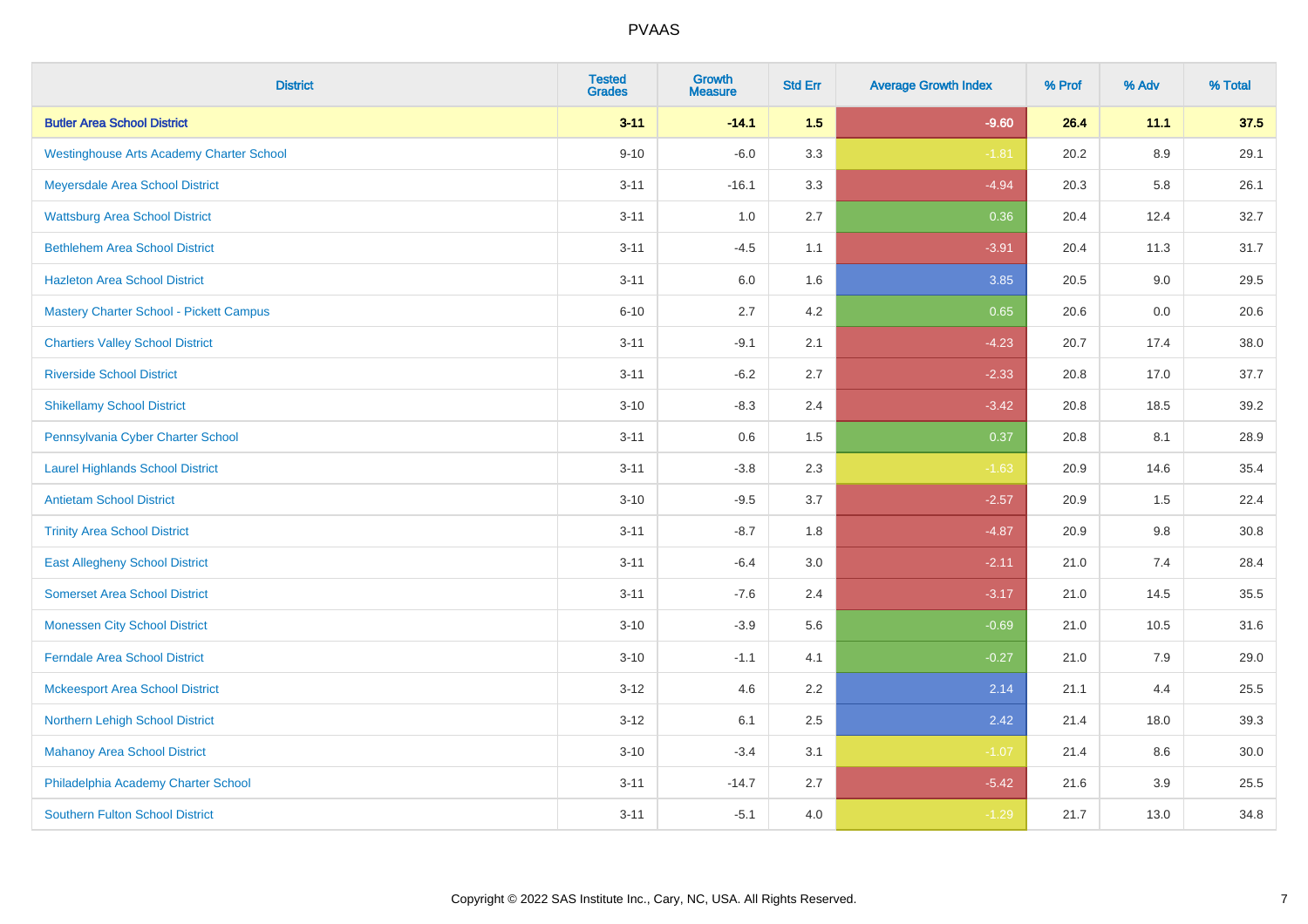| <b>District</b>                               | <b>Tested</b><br><b>Grades</b> | <b>Growth</b><br><b>Measure</b> | <b>Std Err</b> | <b>Average Growth Index</b> | % Prof | % Adv   | % Total |
|-----------------------------------------------|--------------------------------|---------------------------------|----------------|-----------------------------|--------|---------|---------|
| <b>Butler Area School District</b>            | $3 - 11$                       | $-14.1$                         | 1.5            | $-9.60$                     | 26.4   | 11.1    | 37.5    |
| <b>Pottsville Area School District</b>        | $3 - 12$                       | $-4.9$                          | 2.1            | $-2.36$                     | 21.8   | 7.9     | 29.6    |
| <b>West York Area School District</b>         | $3 - 12$                       | $-9.8$                          | 2.7            | $-3.57$                     | 21.9   | 10.9    | 32.8    |
| <b>Brownsville Area School District</b>       | $3 - 12$                       | 3.9                             | 3.8            | 1.04                        | 22.0   | 8.5     | 30.5    |
| <b>Wyoming Valley West School District</b>    | $3 - 11$                       | $-5.5$                          | 2.3            | $-2.38$                     | 22.2   | 9.2     | 31.4    |
| Schuylkill Haven Area School District         | $3 - 11$                       | $-5.3$                          | 2.7            | $-1.96$                     | 22.2   | 11.6    | 33.8    |
| <b>Charleroi School District</b>              | $3 - 11$                       | $-4.3$                          | 2.7            | $-1.55$                     | 22.2   | 15.9    | 38.1    |
| <b>Lakeland School District</b>               | $3 - 11$                       | 13.3                            | 2.8            | 4.80                        | 22.2   | 21.2    | 43.4    |
| <b>Berwick Area School District</b>           | $3 - 11$                       | $-6.9$                          | 2.4            | $-2.84$                     | 22.3   | 11.5    | 33.8    |
| <b>Williamsburg Community School District</b> | $3 - 11$                       | $-16.9$                         | 4.1            | $-4.14$                     | 22.4   | 0.0     | 22.4    |
| <b>New Foundations Charter School</b>         | $3 - 11$                       | $0.6\,$                         | 2.2            | 0.29                        | 22.4   | 4.0     | 26.4    |
| Philipsburg-Osceola Area School District      | $3 - 11$                       | 4.1                             | 3.0            | 1.37                        | 22.5   | 16.2    | 38.8    |
| <b>East Lycoming School District</b>          | $3 - 11$                       | $-10.9$                         | 2.1            | $-5.08$                     | 22.5   | $8.2\,$ | 30.8    |
| <b>York Co School Of Technology</b>           | $9 - 12$                       | $-10.9$                         | 1.6            | $-6.79$                     | 22.6   | 4.0     | 26.6    |
| <b>Moniteau School District</b>               | $3 - 11$                       | $-11.8$                         | 2.9            | $-4.07$                     | 22.6   | 5.0     | 27.6    |
| <b>Hanover Public School District</b>         | $3 - 11$                       | $-12.4$                         | 2.7            | $-4.50$                     | 22.7   | $6.2\,$ | 28.9    |
| East Stroudsburg Area School District         | $3 - 11$                       | $-4.9$                          | 1.4            | $-3.38$                     | 22.7   | 12.5    | 35.2    |
| <b>Roberto Clemente Charter School</b>        | $3 - 12$                       | $-3.3$                          | 4.1            | $-0.79$                     | 22.7   | 4.6     | 27.3    |
| <b>Troy Area School District</b>              | $3 - 10$                       | $-4.7$                          | 3.2            | $-1.46$                     | 22.8   | 16.5    | 39.2    |
| <b>Freedom Area School District</b>           | $3 - 11$                       | $-6.3$                          | 3.1            | $-2.04$                     | 22.9   | 8.4     | 31.3    |
| <b>Juniata County School District</b>         | $3 - 12$                       | 7.7                             | 2.0            | 3.81                        | 22.9   | 18.9    | 41.8    |
| Fox Chapel Area School District               | $3 - 11$                       | 17.6                            | 1.9            | 9.47                        | 22.9   | 52.0    | 74.9    |
| <b>Milton Area School District</b>            | $3 - 11$                       | $-10.1$                         | 2.5            | $-4.04$                     | 23.0   | 11.3    | 34.2    |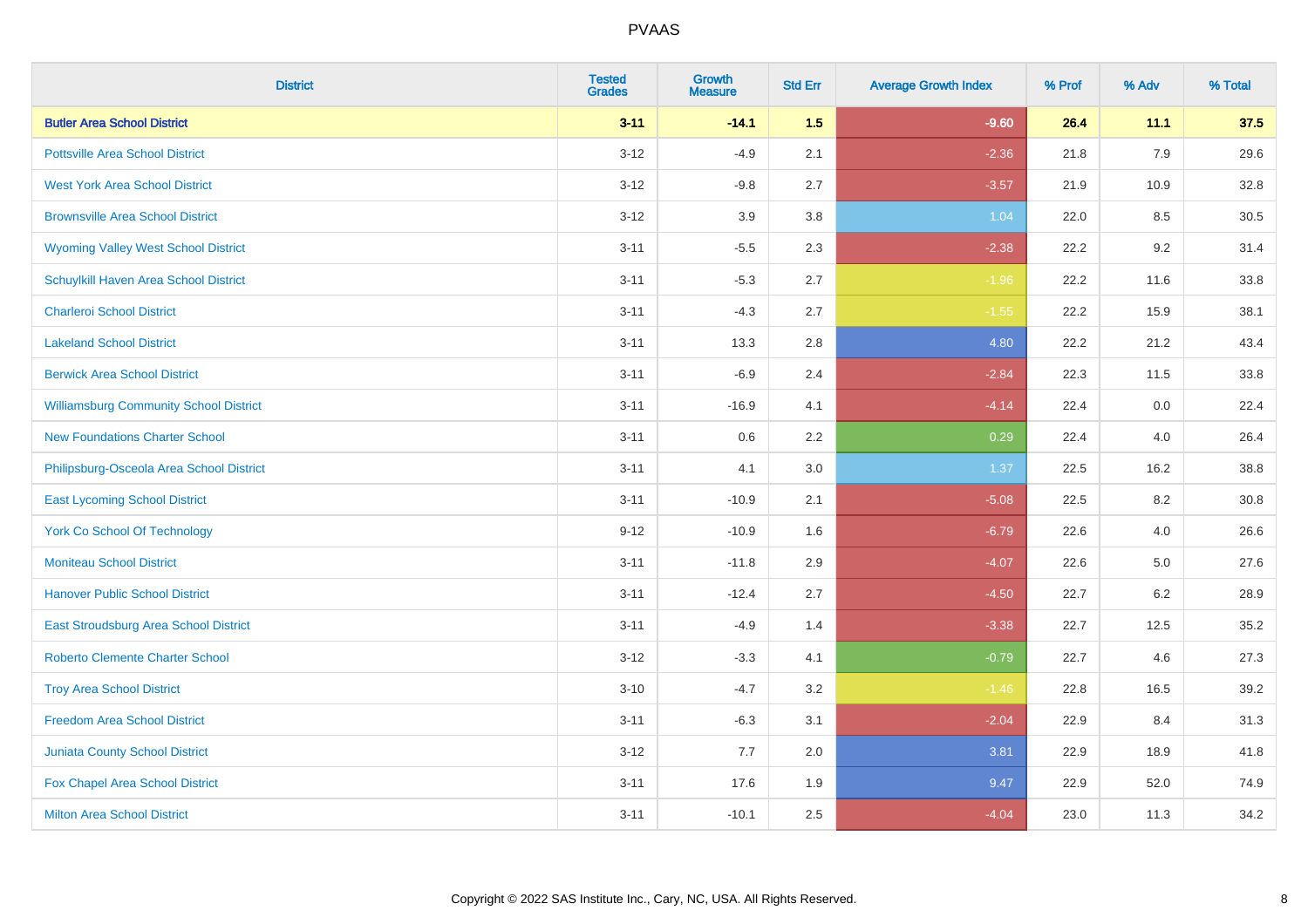| <b>District</b>                                         | <b>Tested</b><br><b>Grades</b> | <b>Growth</b><br><b>Measure</b> | <b>Std Err</b> | <b>Average Growth Index</b> | % Prof | % Adv | % Total |
|---------------------------------------------------------|--------------------------------|---------------------------------|----------------|-----------------------------|--------|-------|---------|
| <b>Butler Area School District</b>                      | $3 - 11$                       | $-14.1$                         | 1.5            | $-9.60$                     | 26.4   | 11.1  | 37.5    |
| <b>Forbes Road School District</b>                      | $3 - 11$                       | $-11.5$                         | 4.7            | $-2.43$                     | 23.1   | 10.3  | 33.3    |
| Center For Student Learning Charter School At Pennsbury | $6 - 12$                       | $-3.3$                          | 6.0            | $-0.55$                     | 23.1   | 0.0   | 23.1    |
| Juniata Valley School District                          | $3 - 11$                       | 1.6                             | 3.2            | 0.51                        | 23.1   | 9.4   | 32.5    |
| <b>Kiski Area School District</b>                       | $3 - 11$                       | $-4.0$                          | 2.0            | $-1.99$                     | 23.1   | 18.2  | 41.3    |
| <b>School Lane Charter School</b>                       | $3 - 11$                       | 2.6                             | 3.6            | 0.72                        | 23.1   | 18.7  | 41.8    |
| Ambridge Area School District                           | $3 - 12$                       | $-19.4$                         | 2.5            | $-7.64$                     | 23.2   | 5.6   | 28.9    |
| <b>Marion Center Area School District</b>               | $3 - 10$                       | 0.8                             | 2.9            | 0.27                        | 23.3   | 11.1  | 34.4    |
| <b>Eastern Lebanon County School District</b>           | $3 - 11$                       | 4.0                             | 2.1            | 1.89                        | 23.5   | 11.5  | 35.0    |
| <b>Shippensburg Area School District</b>                | $3 - 11$                       | 0.5                             | 1.8            | 0.26                        | 23.5   | 22.8  | 46.3    |
| <b>York Academy Regional Charter School</b>             | $3 - 11$                       | $-2.3$                          | 4.4            | $-0.52$                     | 23.5   | 2.0   | 25.5    |
| <b>Big Spring School District</b>                       | $3 - 11$                       | $-9.8$                          | 2.3            | $-4.32$                     | 23.6   | 12.9  | 36.5    |
| <b>Centennial School District</b>                       | $3 - 10$                       | 1.5                             | $1.5$          | 0.98                        | 23.6   | 12.4  | 36.0    |
| <b>Conemaugh Valley School District</b>                 | $3 - 12$                       | $-6.3$                          | 4.1            | $-1.54$                     | 23.7   | 5.1   | 28.8    |
| South Allegheny School District                         | $3 - 11$                       | $-0.9$                          | 3.1            | $-0.30$                     | 23.8   | 2.5   | 26.2    |
| <b>Upper Darby School District</b>                      | $3 - 12$                       | 11.2                            | 1.4            | 8.28                        | 23.8   | 11.8  | 35.6    |
| <b>Susq-Cyber Charter School</b>                        | $9 - 11$                       | $-3.2$                          | 5.8            | $-0.54$                     | 23.8   | 4.8   | 28.6    |
| <b>Ringgold School District</b>                         | $3 - 11$                       | 2.9                             | 2.2            | 1.32                        | 23.8   | 13.3  | 37.1    |
| South Side Area School District                         | $3 - 11$                       | $-0.6$                          | 3.1            | $-0.19$                     | 24.0   | 28.0  | 52.0    |
| Maritime Academy Charter School                         | $3 - 10$                       | 13.2                            | 3.1            | 4.29                        | 24.0   | 1.3   | 25.3    |
| <b>Corry Area School District</b>                       | $3 - 11$                       | $-6.8$                          | 2.3            | $-3.01$                     | 24.0   | 8.8   | 32.8    |
| <b>Millersburg Area School District</b>                 | $3 - 11$                       | $-6.6$                          | 3.4            | $-1.92$                     | 24.1   | 10.3  | 34.5    |
| <b>Easton Area School District</b>                      | $3 - 12$                       | 6.3                             | 1.3            | 4.91                        | 24.1   | 13.0  | 37.1    |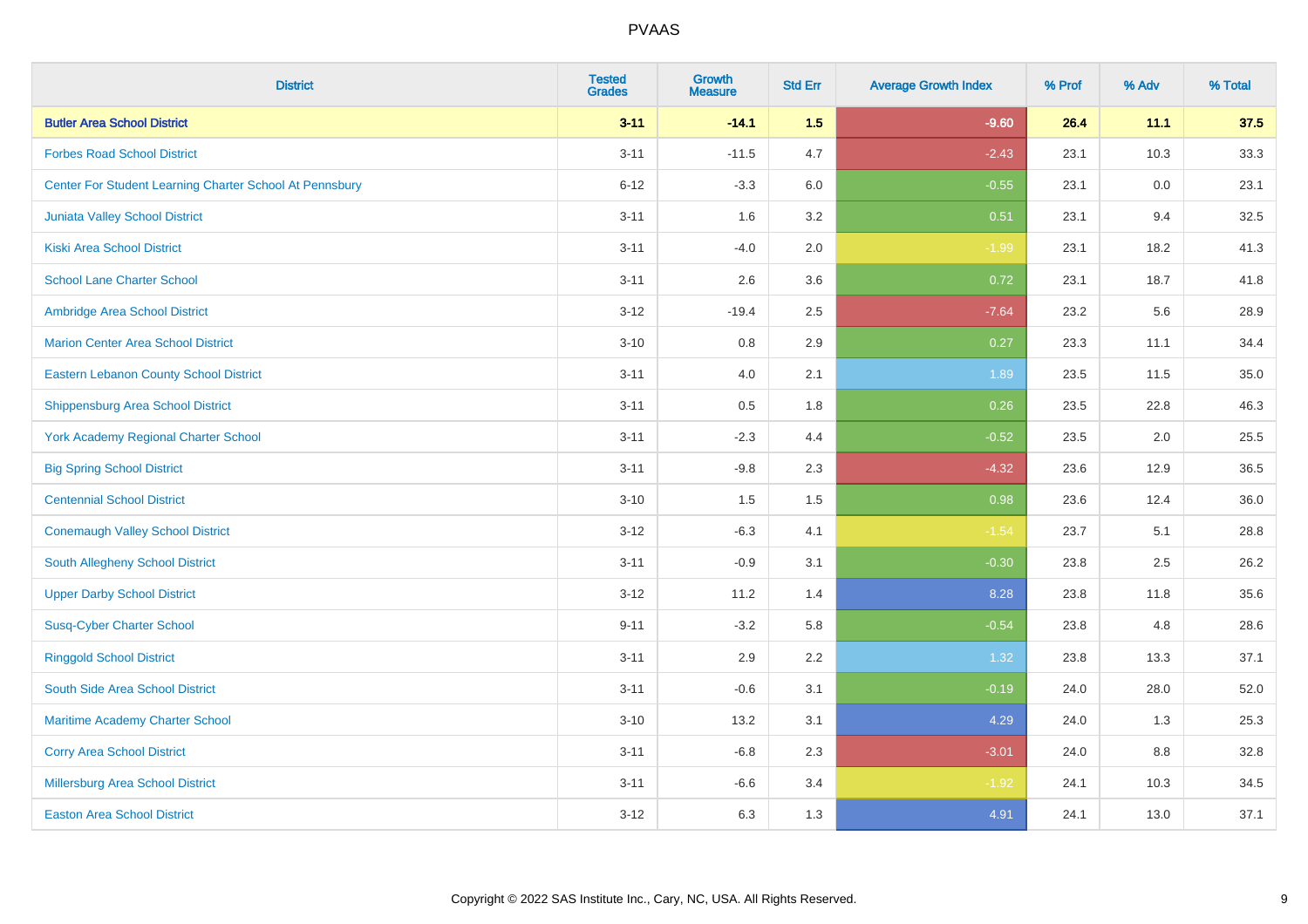| <b>District</b>                                | <b>Tested</b><br><b>Grades</b> | <b>Growth</b><br><b>Measure</b> | <b>Std Err</b> | <b>Average Growth Index</b> | % Prof | % Adv | % Total |
|------------------------------------------------|--------------------------------|---------------------------------|----------------|-----------------------------|--------|-------|---------|
| <b>Butler Area School District</b>             | $3 - 11$                       | $-14.1$                         | 1.5            | $-9.60$                     | 26.4   | 11.1  | 37.5    |
| <b>Connellsville Area School District</b>      | $3 - 11$                       | $-5.3$                          | 2.0            | $-2.67$                     | 24.2   | 5.0   | 29.1    |
| <b>Chambersburg Area School District</b>       | $3 - 11$                       | $-5.6$                          | 1.3            | $-4.42$                     | 24.2   | 15.2  | 39.4    |
| <b>Penns Manor Area School District</b>        | $3 - 12$                       | $-1.9$                          | 3.5            | $-0.55$                     | 24.2   | 3.8   | 28.0    |
| <b>Bensalem Township School District</b>       | $3 - 11$                       | 1.0                             | 1.6            | 0.63                        | 24.3   | 10.7  | 34.9    |
| Northern York County School District           | $3 - 11$                       | 8.4                             | 1.8            | 4.63                        | 24.3   | 23.1  | 47.4    |
| <b>Cheltenham School District</b>              | $3 - 11$                       | $-17.6$                         | 2.0            | $-8.74$                     | 24.4   | 8.3   | 32.6    |
| <b>Salisbury Township School District</b>      | $3 - 11$                       | 5.8                             | 3.6            | 1.62                        | 24.4   | 12.6  | 37.0    |
| <b>Wellsboro Area School District</b>          | $3 - 11$                       | $-6.3$                          | 3.0            | $-2.08$                     | 24.4   | 13.4  | 37.8    |
| <b>Mercer Area School District</b>             | $3 - 11$                       | 2.2                             | 3.1            | 0.70                        | 24.4   | 11.8  | 36.2    |
| <b>Smethport Area School District</b>          | $3-12$                         | 5.8                             | 3.8            | 1.52                        | 24.6   | 20.0  | 44.6    |
| <b>Agora Cyber Charter School</b>              | $3 - 11$                       | 14.6                            | 2.4            | 6.03                        | 24.7   | 19.5  | 44.2    |
| <b>Mastery Charter School - Hardy Williams</b> | $3 - 11$                       | 6.6                             | 3.0            | 2.21                        | 24.7   | 1.2   | 25.9    |
| <b>Upper Moreland Township School District</b> | $3 - 11$                       | 1.1                             | 2.0            | 0.56                        | 24.8   | 26.6  | 51.3    |
| <b>Towanda Area School District</b>            | $3 - 11$                       | $-4.0$                          | 2.6            | $-1.52$                     | 24.8   | 9.9   | 34.8    |
| <b>York Suburban School District</b>           | $3 - 11$                       | 7.4                             | 2.1            | 3.55                        | 24.9   | 31.2  | 56.1    |
| <b>Cambria Heights School District</b>         | $3 - 10$                       | $-6.2$                          | 2.9            | $-2.11$                     | 25.0   | 13.0  | 38.0    |
| <b>Montgomery Area School District</b>         | $3 - 11$                       | $-5.8$                          | 3.2            | $-1.83$                     | 25.0   | 11.5  | 36.5    |
| <b>Moshannon Valley School District</b>        | $3 - 10$                       | $-5.1$                          | 4.6            | $-1.12$                     | 25.0   | 12.5  | 37.5    |
| <b>MaST Community Charter School</b>           | $3 - 10$                       | $-0.9$                          | 2.5            | $-0.34$                     | 25.0   | 21.6  | 46.6    |
| <b>Austin Area School District</b>             | $3 - 11$                       | 2.6                             | 6.0            | 0.43                        | 25.0   | 18.8  | 43.8    |
| Northern Tioga School District                 | $3 - 12$                       | $6.8\,$                         | 2.6            | 2.64                        | 25.0   | 16.9  | 41.9    |
| <b>Selinsgrove Area School District</b>        | $3 - 12$                       | $-5.7$                          | 2.1            | $-2.74$                     | 25.4   | 13.9  | 39.2    |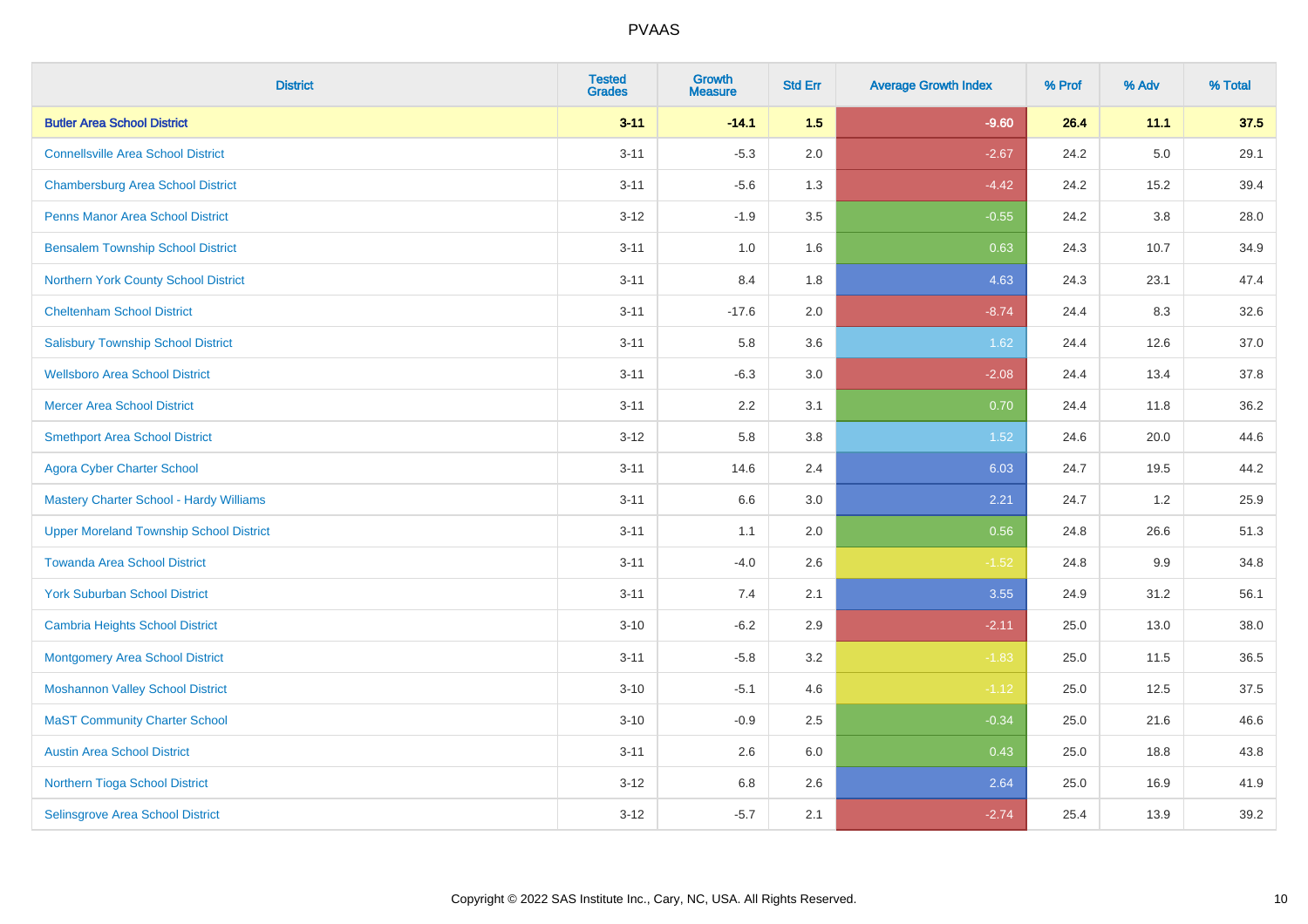| <b>District</b>                                   | <b>Tested</b><br><b>Grades</b> | <b>Growth</b><br><b>Measure</b> | <b>Std Err</b> | <b>Average Growth Index</b> | % Prof | % Adv | % Total |
|---------------------------------------------------|--------------------------------|---------------------------------|----------------|-----------------------------|--------|-------|---------|
| <b>Butler Area School District</b>                | $3 - 11$                       | $-14.1$                         | 1.5            | $-9.60$                     | 26.4   | 11.1  | 37.5    |
| <b>Upper Perkiomen School District</b>            | $3 - 11$                       | 5.7                             | 1.9            | 3.04                        | 25.4   | 19.9  | 45.4    |
| <b>Central Columbia School District</b>           | $3 - 12$                       | 0.3                             | 2.3            | 0.12                        | 25.4   | 37.6  | 63.0    |
| <b>Collegium Charter School</b>                   | $3 - 10$                       | 21.2                            | 2.6            | 8.18                        | 25.4   | 16.4  | 41.8    |
| <b>Cranberry Area School District</b>             | $3-12$                         | $-0.9$                          | 3.1            | $-0.29$                     | 25.5   | 9.7   | 35.2    |
| Insight PA Cyber Charter School                   | $3 - 11$                       | $-9.4$                          | 5.8            | $-1.62$                     | 25.6   | 4.6   | 30.2    |
| <b>Wyomissing Area School District</b>            | $3 - 12$                       | $-2.4$                          | 2.6            | $-0.92$                     | 25.6   | 28.1  | 53.7    |
| <b>Grove City Area School District</b>            | $3 - 12$                       | $-8.8$                          | 2.3            | $-3.89$                     | 25.6   | 16.4  | 42.0    |
| <b>Beaver Area School District</b>                | $3 - 10$                       | $-3.0$                          | 2.5            | $-1.16$                     | 25.8   | 27.8  | 53.6    |
| <b>Lake-Lehman School District</b>                | $3 - 11$                       | 14.9                            | 2.8            | 5.34                        | 25.8   | 22.5  | 48.3    |
| <b>Bangor Area School District</b>                | $3 - 12$                       | $-1.2$                          | 2.0            | $-0.60$                     | 25.8   | 12.7  | 38.5    |
| <b>Environmental Charter School At Frick Park</b> | $3-9$                          | $-6.2$                          | 3.7            | $-1.67$                     | 25.9   | 3.4   | 29.3    |
| <b>Saucon Valley School District</b>              | $3 - 11$                       | 18.9                            | 2.2            | 8.48                        | 26.0   | 39.6  | 65.6    |
| <b>Waynesboro Area School District</b>            | $3 - 12$                       | 3.0                             | 1.8            | 1.67                        | 26.0   | 23.5  | 49.5    |
| <b>Octorara Area School District</b>              | $3 - 11$                       | $-7.5$                          | 3.2            | $-2.35$                     | 26.1   | 17.0  | 43.2    |
| Northern Bedford County School District           | $3 - 11$                       | $-2.3$                          | 3.3            | $-0.69$                     | 26.2   | 16.9  | 43.1    |
| <b>North Star School District</b>                 | $3 - 11$                       | 1.1                             | 3.3            | 0.34                        | 26.2   | 20.0  | 46.2    |
| <b>Chartiers-Houston School District</b>          | $3 - 10$                       | $-16.5$                         | 3.5            | $-4.79$                     | 26.3   | 6.6   | 32.9    |
| <b>Elk Lake School District</b>                   | $3 - 11$                       | $-6.1$                          | 2.9            | $-2.12$                     | 26.3   | 11.6  | 37.9    |
| <b>Mastery Charter High School-Lenfest Campus</b> | $7 - 11$                       | $-1.8$                          | 5.8            | $-0.30$                     | 26.3   | 0.0   | 26.3    |
| Southern Tioga School District                    | $3 - 11$                       | $-0.1$                          | 2.8            | $-0.03$                     | 26.3   | 10.3  | 36.6    |
| <b>Crawford Central School District</b>           | $3 - 11$                       | 5.7                             | 2.1            | 2.71                        | 26.4   | 15.8  | 42.1    |
| <b>North Hills School District</b>                | $3 - 11$                       | $-15.8$                         | 1.8            | $-8.84$                     | 26.4   | 19.8  | 46.2    |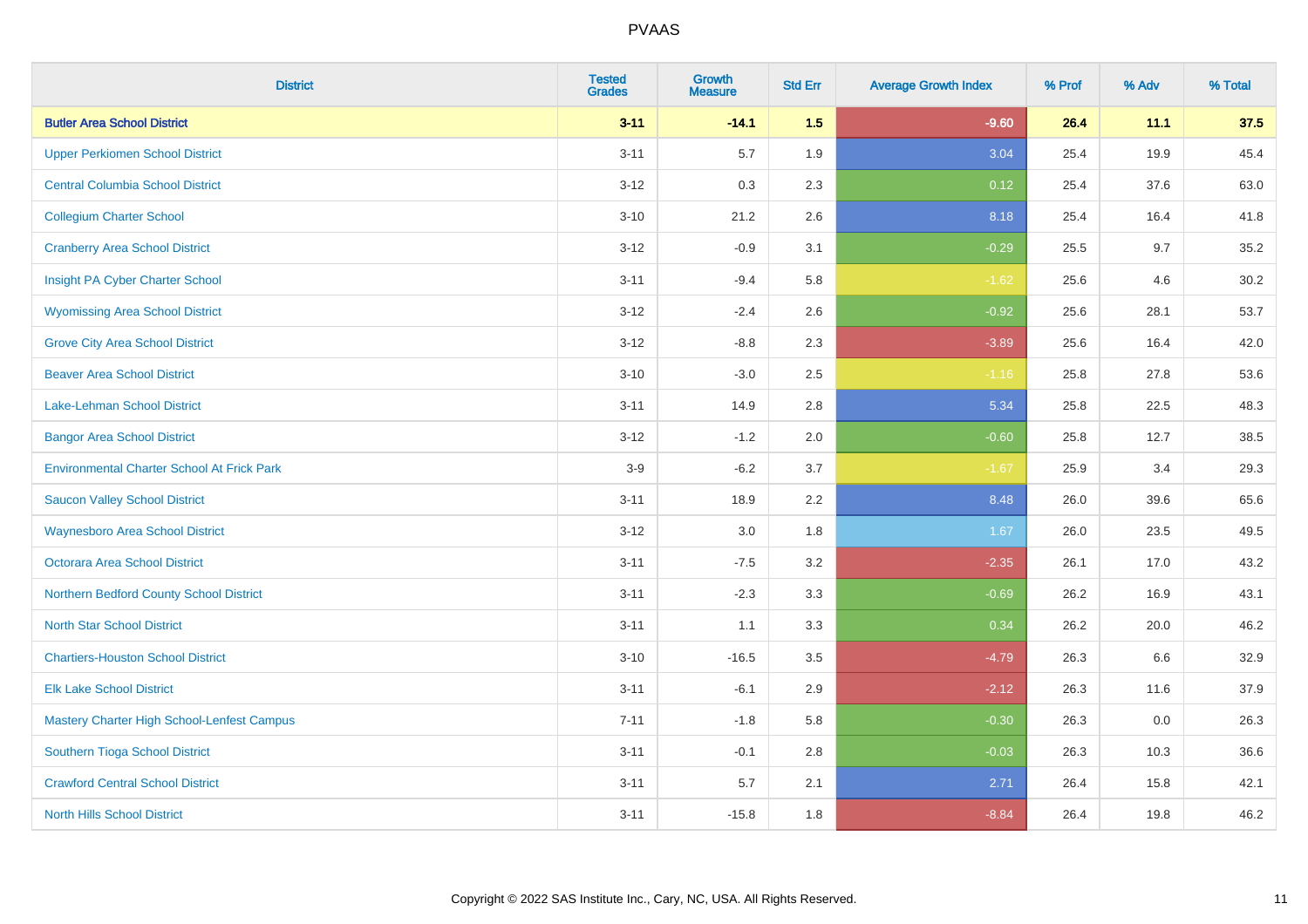| <b>District</b>                                    | <b>Tested</b><br><b>Grades</b> | <b>Growth</b><br><b>Measure</b> | <b>Std Err</b> | <b>Average Growth Index</b> | % Prof | % Adv | % Total |
|----------------------------------------------------|--------------------------------|---------------------------------|----------------|-----------------------------|--------|-------|---------|
| <b>Butler Area School District</b>                 | $3 - 11$                       | $-14.1$                         | 1.5            | $-9.60$                     | 26.4   | 11.1  | 37.5    |
| <b>Butler Area School District</b>                 | $3 - 11$                       | $-14.1$                         | 1.5            | $-9.60$                     | 26.4   | 11.1  | 37.5    |
| Karns City Area School District                    | $3 - 11$                       | $-7.2$                          | 2.6            | $-2.71$                     | 26.4   | 20.8  | 47.2    |
| <b>Port Allegany School District</b>               | $3 - 11$                       | 6.5                             | 3.7            | 1.74                        | 26.4   | 11.3  | 37.7    |
| <b>Oswayo Valley School District</b>               | $3 - 12$                       | 9.9                             | 5.1            | 1.93                        | 26.5   | 44.1  | 70.6    |
| <b>Titusville Area School District</b>             | $3 - 11$                       | $-5.0$                          | 2.5            | $-1.98$                     | 26.5   | 6.8   | 33.3    |
| Penn-Delco School District                         | $3 - 11$                       | 1.3                             | 1.8            | 0.75                        | 26.5   | 12.6  | 39.1    |
| Northern Cambria School District                   | $3 - 11$                       | $-0.3$                          | 3.4            | $-0.09$                     | 26.5   | 1.2   | 27.7    |
| <b>Forest City Regional School District</b>        | $3 - 12$                       | $-1.2$                          | 3.6            | $-0.33$                     | 26.5   | 8.2   | 34.7    |
| <b>Bentworth School District</b>                   | $3 - 11$                       | 7.0                             | 3.0            | 2.36                        | 26.6   | 17.0  | 43.6    |
| <b>Valley View School District</b>                 | $3 - 11$                       | 9.3                             | 2.2            | 4.18                        | 26.6   | 23.1  | 49.7    |
| <b>Warren County School District</b>               | $3 - 11$                       | $-0.1$                          | 1.6            | $-0.06$                     | 26.7   | 9.7   | 36.4    |
| Penn Manor School District                         | $3 - 11$                       | 7.1                             | 1.5            | 4.82                        | 26.7   | 20.5  | 47.2    |
| <b>Pittston Area School District</b>               | $3 - 11$                       | $-8.2$                          | 2.2            | $-3.75$                     | 26.7   | 14.8  | 41.5    |
| <b>Ellwood City Area School District</b>           | $3 - 11$                       | $-12.5$                         | 3.1            | $-4.00$                     | 26.7   | 8.7   | 35.4    |
| Jeannette City School District                     | $3 - 11$                       | $-0.7$                          | 3.4            | $-0.20$                     | 26.8   | 4.1   | 30.9    |
| <b>West Perry School District</b>                  | $3 - 11$                       | 11.0                            | 2.3            | 4.76                        | 26.9   | 20.5  | 47.4    |
| <b>Commonwealth Charter Academy Charter School</b> | $3 - 10$                       | 4.2                             | 1.6            | 2.68                        | 27.0   | 15.6  | 42.5    |
| <b>Portage Area School District</b>                | $3 - 10$                       | $-0.5$                          | 3.3            | $-0.14$                     | 27.0   | 20.6  | 47.6    |
| Catasauqua Area School District                    | $3 - 12$                       | $-7.3$                          | 2.8            | $-2.58$                     | 27.1   | 11.2  | 38.3    |
| <b>Keystone Central School District</b>            | $3 - 11$                       | 3.6                             | 1.8            | 2.04                        | 27.1   | 14.6  | 41.8    |
| <b>Exeter Township School District</b>             | $3 - 11$                       | $-1.0$                          | 1.7            | $-0.58$                     | 27.2   | 15.6  | 42.8    |
| <b>Colonial School District</b>                    | $3 - 11$                       | 22.1                            | 1.6            | 13.55                       | 27.2   | 43.5  | 70.6    |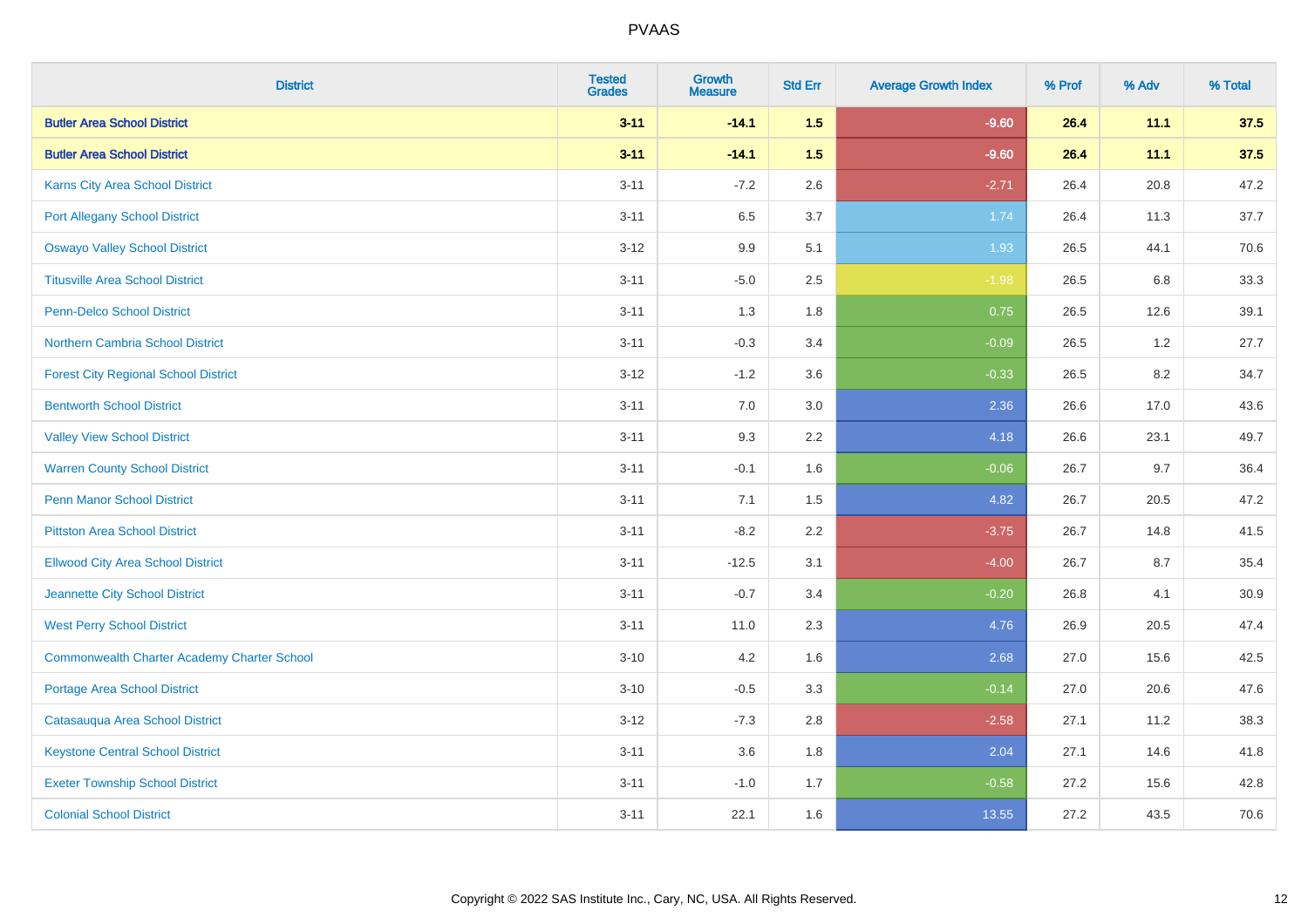| <b>District</b>                                 | <b>Tested</b><br><b>Grades</b> | <b>Growth</b><br><b>Measure</b> | <b>Std Err</b> | <b>Average Growth Index</b> | % Prof | % Adv | % Total |
|-------------------------------------------------|--------------------------------|---------------------------------|----------------|-----------------------------|--------|-------|---------|
| <b>Butler Area School District</b>              | $3 - 11$                       | $-14.1$                         | 1.5            | $-9.60$                     | 26.4   | 11.1  | 37.5    |
| <b>Solanco School District</b>                  | $3 - 11$                       | 2.2                             | 1.8            | 1.18                        | 27.2   | 15.0  | 42.3    |
| <b>Reynolds School District</b>                 | $3 - 10$                       | $-3.0$                          | 3.5            | $-0.87$                     | 27.3   | 9.1   | 36.4    |
| <b>Penn Cambria School District</b>             | $3 - 11$                       | $-4.5$                          | 2.4            | $-1.86$                     | 27.3   | 15.8  | 43.2    |
| <b>Conneaut School District</b>                 | $3 - 12$                       | $-2.3$                          | 2.6            | $-0.91$                     | 27.4   | 9.7   | 37.1    |
| <b>Minersville Area School District</b>         | $3 - 11$                       | $-2.9$                          | 3.4            | $-0.86$                     | 27.4   | 9.7   | 37.1    |
| Capital Area School for the Arts Charter School | $9 - 11$                       | 14.2                            | 4.5            | 3.13                        | 27.5   | 30.0  | 57.5    |
| <b>Wissahickon School District</b>              | $3 - 10$                       | $-5.3$                          | 1.7            | $-3.14$                     | 27.5   | 29.0  | 56.6    |
| <b>Oxford Area School District</b>              | $3 - 11$                       | $-3.1$                          | 1.8            | $-1.77$                     | 27.5   | 14.5  | 42.0    |
| <b>Carbondale Area School District</b>          | $3 - 10$                       | $-2.8$                          | 3.2            | $-0.87$                     | 27.5   | 2.9   | 30.4    |
| <b>Interboro School District</b>                | $3 - 12$                       | $-8.4$                          | 2.0            | $-4.27$                     | 27.6   | 6.4   | 34.1    |
| <b>Deer Lakes School District</b>               | $3 - 11$                       | $-10.0$                         | 2.5            | $-4.02$                     | 27.7   | 9.9   | 37.6    |
| <b>Brandywine Heights Area School District</b>  | $3 - 11$                       | 5.8                             | 2.6            | 2.27                        | 27.7   | 28.6  | 56.2    |
| <b>Warwick School District</b>                  | $3 - 11$                       | 21.7                            | 1.8            | 11.76                       | 27.7   | 36.3  | 64.0    |
| <b>Bucks County Technical High School</b>       | $9 - 10$                       | $-2.9$                          | 2.2            | $-1.29$                     | 27.7   | 10.4  | 38.2    |
| <b>Manheim Central School District</b>          | $3 - 11$                       | 12.8                            | 2.0            | 6.52                        | 27.8   | 35.4  | 63.2    |
| <b>Bristol Borough School District</b>          | $3 - 12$                       | $-5.9$                          | 2.9            | $-2.00$                     | 27.8   | 3.3   | 31.1    |
| <b>Eastern York School District</b>             | $3 - 11$                       | $-6.2$                          | 2.3            | $-2.70$                     | 27.8   | 18.5  | 46.4    |
| <b>Palisades School District</b>                | $3 - 11$                       | 7.7                             | 2.9            | 2.66                        | 27.8   | 20.3  | 48.1    |
| <b>Central Greene School District</b>           | $3 - 11$                       | $-0.4$                          | 2.5            | $-0.15$                     | 27.8   | 14.8  | 42.6    |
| Huntingdon Area School District                 | $3 - 11$                       | 5.8                             | 2.6            | 2.28                        | 27.8   | 17.4  | 45.2    |
| <b>Burrell School District</b>                  | $3 - 11$                       | $-1.5$                          | 3.3            | $-0.44$                     | 27.8   | 17.7  | 45.6    |
| <b>Carlynton School District</b>                | $3 - 11$                       | $-2.0$                          | 3.2            | $-0.62$                     | 27.9   | 5.2   | 33.1    |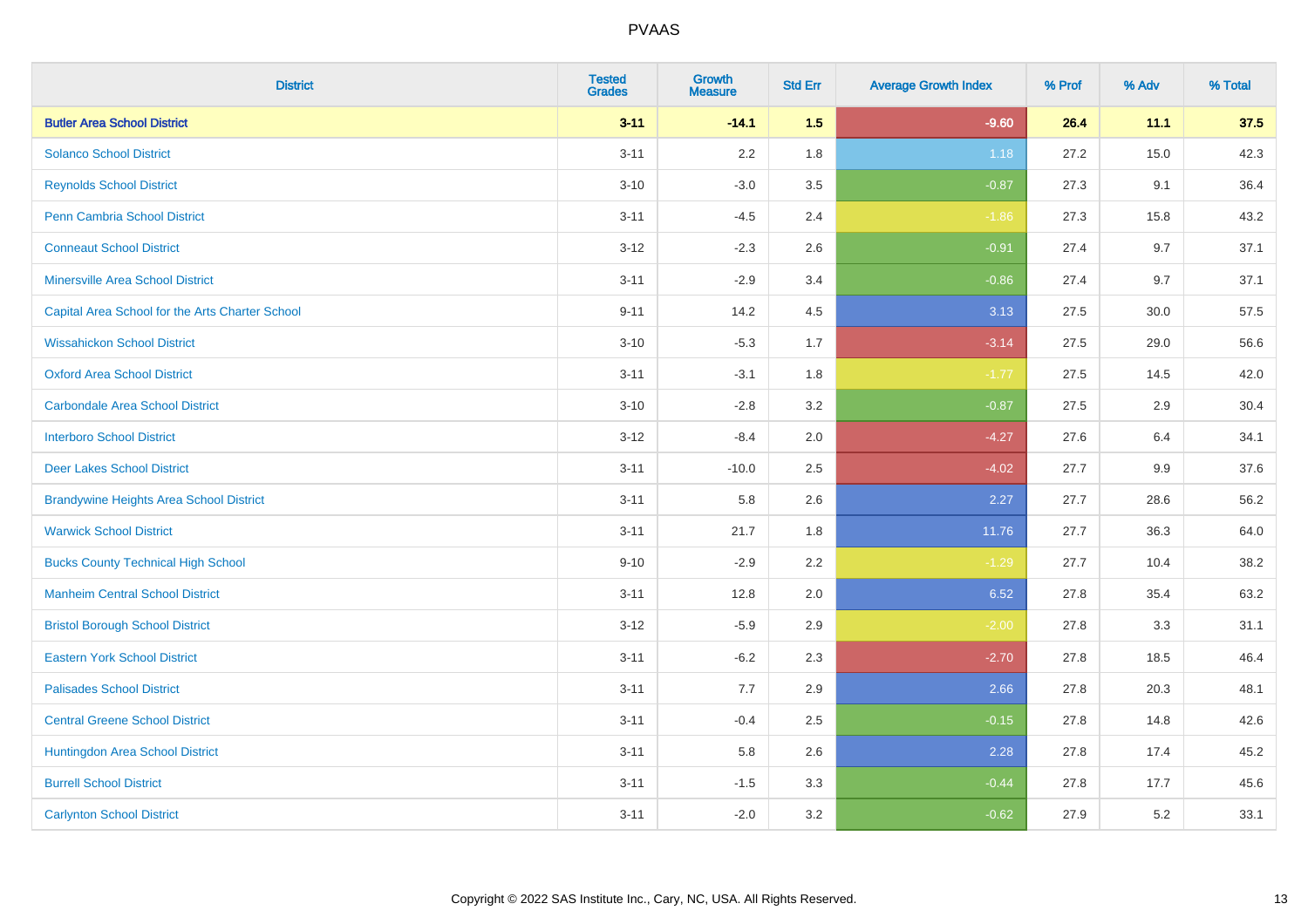| <b>District</b>                               | <b>Tested</b><br><b>Grades</b> | <b>Growth</b><br><b>Measure</b> | <b>Std Err</b> | <b>Average Growth Index</b> | % Prof | % Adv | % Total |
|-----------------------------------------------|--------------------------------|---------------------------------|----------------|-----------------------------|--------|-------|---------|
| <b>Butler Area School District</b>            | $3 - 11$                       | $-14.1$                         | 1.5            | $-9.60$                     | 26.4   | 11.1  | 37.5    |
| <b>Hatboro-Horsham School District</b>        | $3 - 11$                       | $-2.7$                          | 1.6            | $-1.65$                     | 27.9   | 17.9  | 45.8    |
| <b>Carlisle Area School District</b>          | $3 - 11$                       | $-5.2$                          | 1.7            | $-2.99$                     | 28.0   | 19.3  | 47.3    |
| <b>Hamburg Area School District</b>           | $3 - 11$                       | $0.6\,$                         | 2.4            | 0.25                        | 28.0   | 15.5  | 43.6    |
| <b>Cornwall-Lebanon School District</b>       | $3 - 11$                       | 8.2                             | 1.6            | 5.24                        | 28.0   | 20.5  | 48.6    |
| <b>Hempfield Area School District</b>         | $3 - 12$                       | $-10.2$                         | 1.6            | $-6.37$                     | 28.1   | 19.2  | 47.3    |
| <b>South Park School District</b>             | $3 - 11$                       | $-8.8$                          | 2.5            | $-3.46$                     | 28.1   | 17.0  | 45.2    |
| <b>Conrad Weiser Area School District</b>     | $3 - 11$                       | 7.1                             | 2.1            | 3.34                        | 28.2   | 14.4  | 42.6    |
| <b>Cocalico School District</b>               | $3 - 11$                       | 12.3                            | 1.9            | 6.48                        | 28.2   | 32.3  | 60.5    |
| <b>Berlin Brothersvalley School District</b>  | $3 - 11$                       | 19.6                            | 4.0            | 4.93                        | 28.3   | 41.3  | 69.6    |
| <b>Mid Valley School District</b>             | $3 - 10$                       | $-11.1$                         | 2.7            | $-4.07$                     | 28.3   | 8.1   | 36.4    |
| <b>Clarion-Limestone Area School District</b> | $3-12$                         | $-10.0$                         | 3.6            | $-2.76$                     | 28.3   | 20.0  | 48.3    |
| Renaissance Academy Charter School            | $3 - 11$                       | $-5.6$                          | 3.1            | $-1.79$                     | 28.4   | 18.5  | 46.9    |
| Pen Argyl Area School District                | $3 - 12$                       | 12.8                            | 2.5            | 5.10                        | 28.5   | 23.8  | 52.3    |
| <b>Pleasant Valley School District</b>        | $3 - 11$                       | $-3.3$                          | 1.8            | $-1.80$                     | 28.5   | 10.4  | 39.0    |
| <b>Wallenpaupack Area School District</b>     | $3 - 11$                       | 8.8                             | 2.1            | 4.28                        | 28.5   | 18.9  | 47.4    |
| <b>Old Forge School District</b>              | $3 - 12$                       | $-11.3$                         | 3.1            | $-3.62$                     | 28.6   | 13.2  | 41.8    |
| Jefferson-Morgan School District              | $3 - 10$                       | $-12.0$                         | 3.9            | $-3.09$                     | 28.6   | 6.1   | 34.7    |
| <b>Pottsgrove School District</b>             | $3 - 11$                       | $-5.5$                          | 2.0            | $-2.78$                     | 28.6   | 10.3  | 38.8    |
| <b>Midd-West School District</b>              | $3 - 11$                       | 3.6                             | 2.6            | 1.42                        | 28.6   | 25.0  | 53.6    |
| <b>Kennett Consolidated School District</b>   | $3 - 11$                       | $-10.4$                         | 1.7            | $-6.27$                     | 28.7   | 14.0  | 42.7    |
| <b>Bellefonte Area School District</b>        | $3 - 11$                       | $6.7\,$                         | 2.0            | 3.34                        | 28.8   | 21.5  | 50.2    |
| <b>Forest Hills School District</b>           | $3 - 11$                       | 1.8                             | 2.5            | 0.71                        | 28.8   | 10.3  | 39.1    |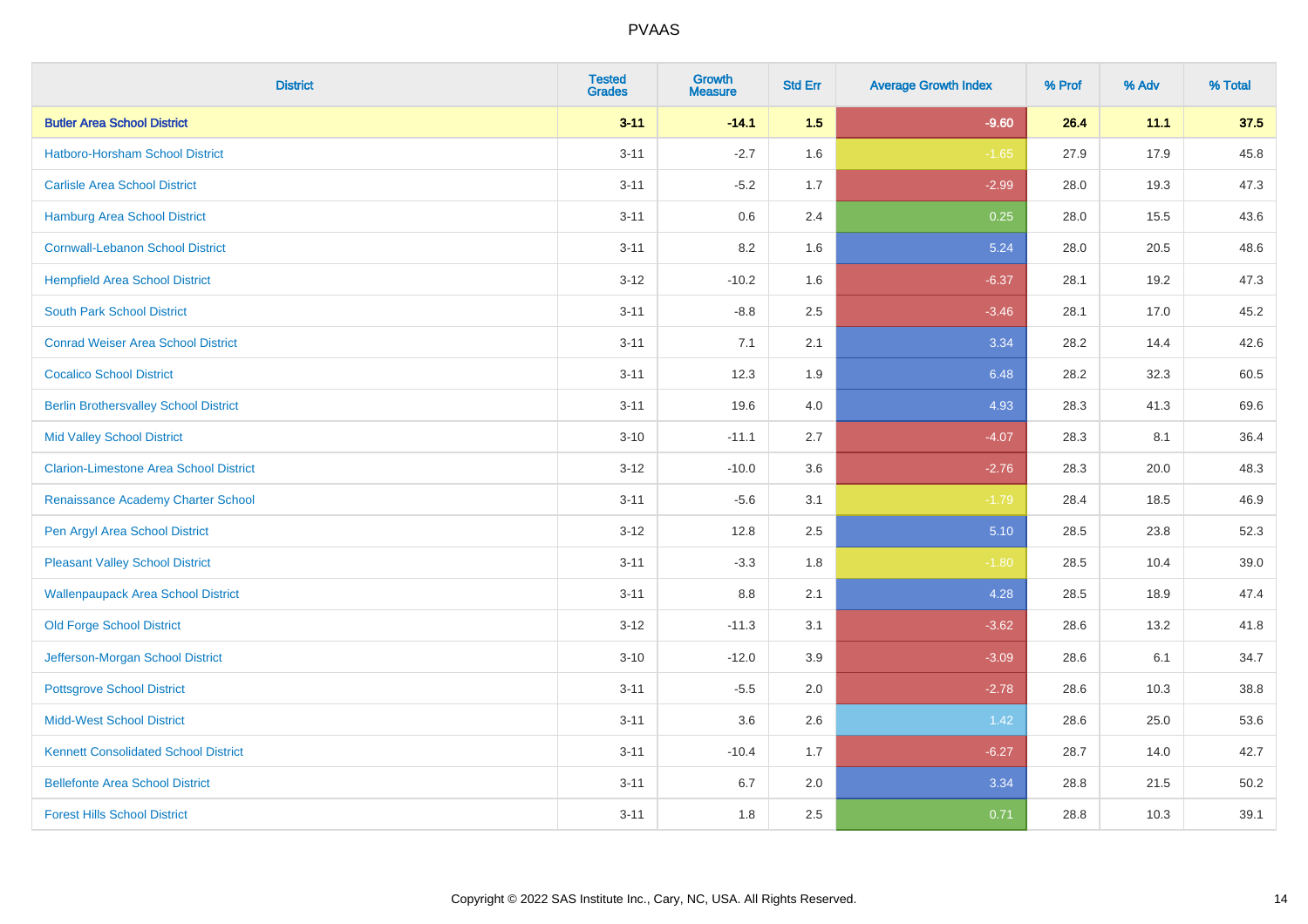| <b>District</b>                                | <b>Tested</b><br><b>Grades</b> | <b>Growth</b><br><b>Measure</b> | <b>Std Err</b> | <b>Average Growth Index</b> | % Prof | % Adv | % Total |
|------------------------------------------------|--------------------------------|---------------------------------|----------------|-----------------------------|--------|-------|---------|
| <b>Butler Area School District</b>             | $3 - 11$                       | $-14.1$                         | 1.5            | $-9.60$                     | 26.4   | 11.1  | 37.5    |
| <b>Gettysburg Area School District</b>         | $3 - 11$                       | $-6.0$                          | 2.0            | $-3.02$                     | 28.8   | 19.6  | 48.5    |
| Daniel Boone Area School District              | $3 - 12$                       | 0.9                             | 1.9            | 0.46                        | 28.9   | 22.0  | 51.0    |
| Lehigh Valley Charter High School For The Arts | $9 - 10$                       | $-11.8$                         | 2.5            | $-4.76$                     | 28.9   | 5.7   | 34.6    |
| <b>Yough School District</b>                   | $3 - 10$                       | $-6.2$                          | 2.7            | $-2.27$                     | 28.9   | 8.8   | 37.7    |
| <b>Altoona Area School District</b>            | $3 - 12$                       | 0.1                             | 1.5            | 0.07                        | 29.0   | 13.8  | 42.8    |
| 21st Century Cyber Charter School              | $6 - 12$                       | 6.6                             | 2.1            | 3.16                        | 29.0   | 21.8  | 50.8    |
| <b>Neshannock Township School District</b>     | $3 - 10$                       | $-12.5$                         | 2.7            | $-4.73$                     | 29.0   | 13.0  | 42.0    |
| <b>Southeastern Greene School District</b>     | $3 - 10$                       | $-2.3$                          | 4.4            | $-0.53$                     | 29.0   | 9.7   | 38.7    |
| Oil City Area School District                  | $3 - 11$                       | 8.6                             | 2.4            | 3.56                        | 29.1   | 13.1  | 42.2    |
| <b>Pequea Valley School District</b>           | $3 - 11$                       | 18.0                            | 3.1            | 5.74                        | 29.2   | 37.5  | 66.7    |
| <b>Nazareth Area School District</b>           | $3 - 11$                       | $-2.5$                          | 1.7            | $-1.53$                     | 29.2   | 24.6  | 53.8    |
| <b>Central Dauphin School District</b>         | $3 - 11$                       | $-5.2$                          | 1.2            | $-4.24$                     | 29.3   | 8.7   | 38.0    |
| <b>Commodore Perry School District</b>         | $3 - 11$                       | $-10.4$                         | 4.5            | $-2.30$                     | 29.4   | 5.9   | 35.3    |
| <b>Lower Merion School District</b>            | $3 - 11$                       | 18.9                            | 1.2            | 15.42                       | 29.4   | 48.6  | 78.0    |
| <b>Pine Grove Area School District</b>         | $3 - 11$                       | $-1.1$                          | 3.0            | $-0.36$                     | 29.5   | 14.3  | 43.8    |
| <b>Blue Ridge School District</b>              | $3 - 11$                       | 8.3                             | 3.7            | 2.24                        | 29.6   | 9.3   | 38.9    |
| Penns Valley Area School District              | $3 - 12$                       | 14.1                            | 2.6            | 5.33                        | 29.6   | 23.3  | 52.9    |
| <b>Abington School District</b>                | $3 - 10$                       | 0.9                             | 1.6            | 0.57                        | 29.7   | 28.7  | 58.4    |
| <b>Union City Area School District</b>         | $3 - 12$                       | $-8.7$                          | 3.3            | $-2.59$                     | 29.7   | 10.9  | 40.6    |
| <b>Girard School District</b>                  | $3 - 11$                       | $-12.3$                         | 2.6            | $-4.76$                     | 29.7   | 18.9  | 48.6    |
| <b>Schuylkill Valley School District</b>       | $3 - 11$                       | $-1.0$                          | 2.2            | $-0.47$                     | 29.8   | 20.2  | 50.0    |
| Northampton Area School District               | $3 - 11$                       | 3.2                             | 1.5            | 2.05                        | 29.8   | 17.9  | 47.7    |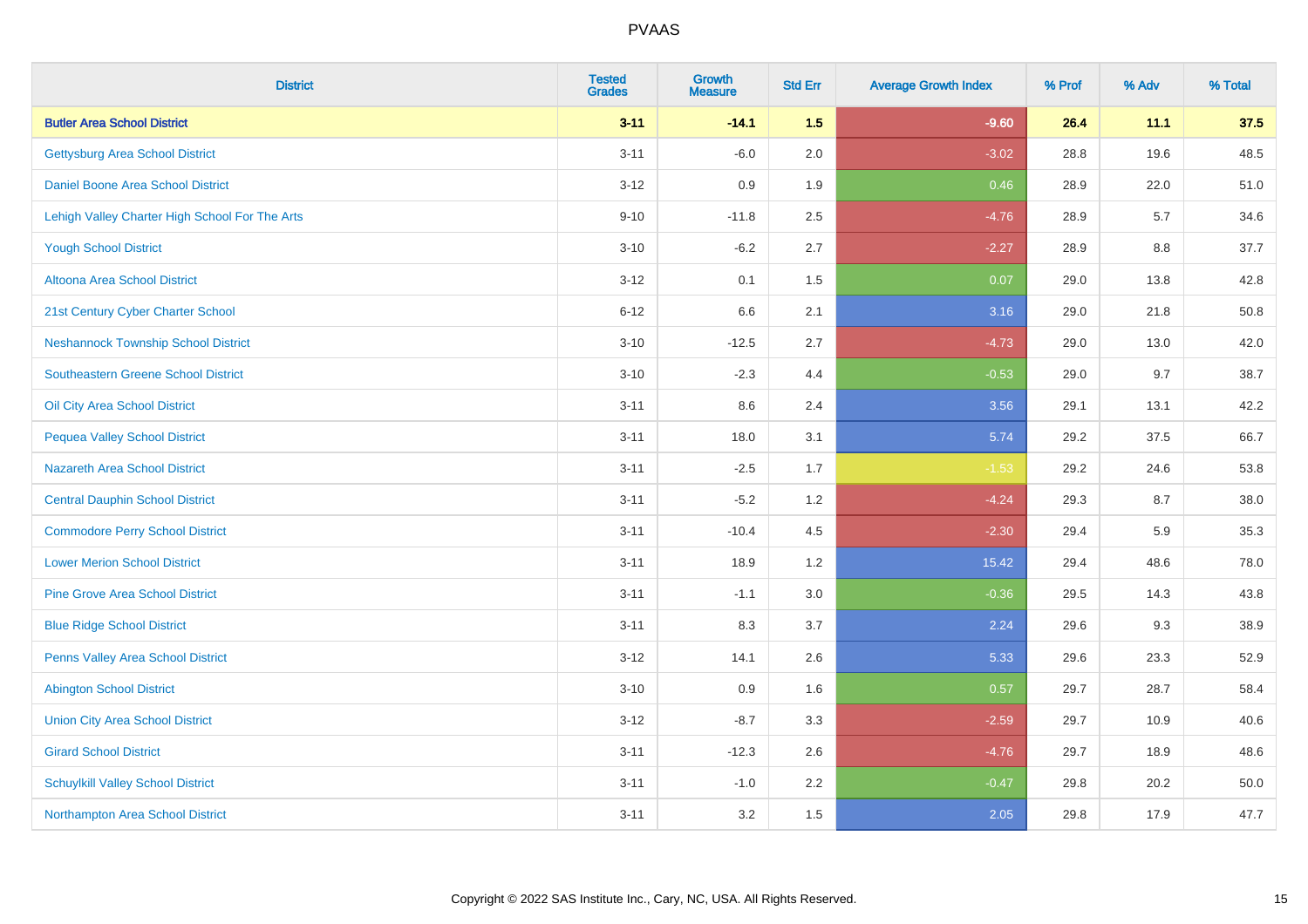| <b>District</b>                          | <b>Tested</b><br><b>Grades</b> | <b>Growth</b><br><b>Measure</b> | <b>Std Err</b> | <b>Average Growth Index</b> | % Prof | % Adv | % Total |
|------------------------------------------|--------------------------------|---------------------------------|----------------|-----------------------------|--------|-------|---------|
| <b>Butler Area School District</b>       | $3 - 11$                       | $-14.1$                         | 1.5            | $-9.60$                     | 26.4   | 11.1  | 37.5    |
| Wilmington Area School District          | $3 - 11$                       | 11.1                            | 3.3            | 3.37                        | 29.8   | 26.2  | 56.0    |
| <b>Tunkhannock Area School District</b>  | $3 - 11$                       | 1.4                             | 2.0            | 0.71                        | 29.8   | 18.1  | 47.9    |
| Pennsylvania Virtual Charter School      | $3 - 11$                       | 4.4                             | 3.4            | 1.31                        | 29.8   | 21.2  | 51.0    |
| <b>Hempfield School District</b>         | $3 - 11$                       | 13.4                            | 1.3            | 10.53                       | 29.9   | 36.8  | 66.7    |
| <b>Indiana Area School District</b>      | $3 - 11$                       | 12.0                            | 2.0            | 5.98                        | 30.0   | 30.4  | 60.3    |
| <b>Keystone Oaks School District</b>     | $3 - 11$                       | $-7.2$                          | 2.3            | $-3.14$                     | 30.0   | 11.1  | 41.0    |
| <b>Franklin Regional School District</b> | $3 - 11$                       | 11.3                            | 1.8            | 6.13                        | 30.0   | 35.0  | 65.0    |
| <b>Spring Grove Area School District</b> | $3 - 11$                       | 3.9                             | 2.0            | 1.90                        | 30.0   | 23.0  | 53.0    |
| Downingtown Area School District         | $3 - 11$                       | 4.4                             | 1.1            | 4.06                        | 30.1   | 32.0  | 62.2    |
| <b>Sayre Area School District</b>        | $3 - 11$                       | 5.8                             | 3.2            | 1.81                        | 30.3   | 21.0  | 51.3    |
| <b>Governor Mifflin School District</b>  | $3 - 11$                       | $-4.4$                          | 1.6            | $-2.69$                     | 30.3   | 7.7   | 38.0    |
| <b>Greensburg Salem School District</b>  | $3 - 11$                       | $-6.9$                          | 2.2            | $-3.06$                     | 30.3   | 13.3  | 43.6    |
| <b>Laurel School District</b>            | $3 - 11$                       | 13.0                            | 3.1            | 4.19                        | 30.3   | 15.7  | 46.1    |
| <b>Spring-Ford Area School District</b>  | $3 - 11$                       | 16.6                            | 1.2            | 14.02                       | 30.4   | 45.3  | 75.7    |
| <b>Stroudsburg Area School District</b>  | $3 - 11$                       | $7.5\,$                         | 1.6            | 4.70                        | 30.4   | 18.3  | 48.7    |
| <b>Wilson School District</b>            | $3 - 12$                       | $0.5\,$                         | 1.5            | 0.32                        | 30.4   | 25.5  | 55.9    |
| <b>Northwest Area School District</b>    | $3 - 10$                       | $-3.2$                          | 3.3            | $-0.97$                     | 30.4   | 13.0  | 43.5    |
| <b>Lehighton Area School District</b>    | $3 - 11$                       | 11.4                            | 2.4            | 4.84                        | 30.5   | 24.9  | 55.3    |
| <b>North Allegheny School District</b>   | $3 - 11$                       | 18.0                            | 1.3            | 14.25                       | 30.5   | 42.9  | 73.4    |
| Southern Columbia Area School District   | $3 - 11$                       | $-8.5$                          | 3.0            | $-2.83$                     | 30.5   | 12.8  | 43.3    |
| <b>Franklin Area School District</b>     | $3 - 11$                       | $-3.7$                          | 2.6            | $-1.43$                     | 30.5   | 5.9   | 36.4    |
| <b>Susquenita School District</b>        | $3 - 11$                       | $-5.9$                          | 2.6            | $-2.28$                     | 30.6   | 13.9  | 44.4    |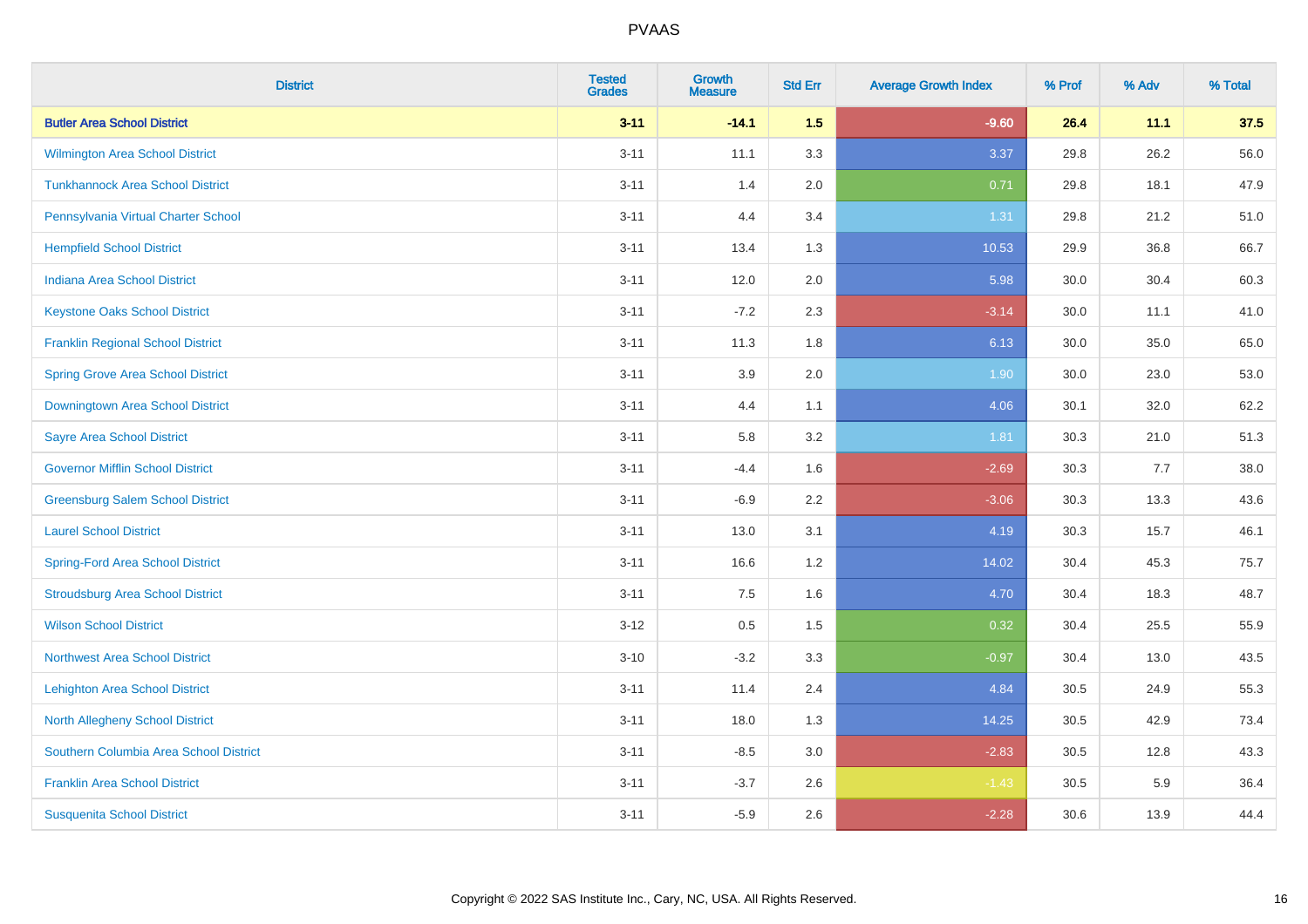| <b>District</b>                                | <b>Tested</b><br><b>Grades</b> | Growth<br><b>Measure</b> | <b>Std Err</b> | <b>Average Growth Index</b> | % Prof | % Adv | % Total |
|------------------------------------------------|--------------------------------|--------------------------|----------------|-----------------------------|--------|-------|---------|
| <b>Butler Area School District</b>             | $3 - 11$                       | $-14.1$                  | 1.5            | $-9.60$                     | 26.4   | 11.1  | 37.5    |
| <b>Northern Potter School District</b>         | $3 - 12$                       | 6.8                      | 4.6            | 1.48                        | 30.6   | 11.1  | 41.7    |
| <b>Fort Cherry School District</b>             | $3 - 10$                       | $-0.7$                   | 3.1            | $-0.21$                     | 30.6   | 14.1  | 44.7    |
| <b>Union Area School District</b>              | $3 - 11$                       | $-6.5$                   | 3.8            | $-1.70$                     | 30.6   | 12.2  | 42.9    |
| <b>Northeast Bradford School District</b>      | $3 - 10$                       | $-5.0$                   | 3.7            | $-1.35$                     | 30.6   | 4.8   | 35.5    |
| <b>Lower Dauphin School District</b>           | $3 - 11$                       | 5.3                      | 1.8            | 3.03                        | 30.6   | 26.8  | 57.5    |
| <b>Blue Mountain School District</b>           | $3 - 10$                       | 12.2                     | 2.1            | 5.81                        | 30.7   | 26.1  | 56.8    |
| <b>Western Wayne School District</b>           | $3 - 11$                       | 3.6                      | 2.6            | 1.39                        | 30.8   | 16.2  | 47.0    |
| <b>North Penn School District</b>              | $3 - 11$                       | 17.6                     | 1.0            | 17.53                       | 30.8   | 35.7  | 66.4    |
| <b>Boyertown Area School District</b>          | $3 - 11$                       | $-2.9$                   | 1.4            | $-2.06$                     | 30.8   | 22.6  | 53.4    |
| <b>Canon-Mcmillan School District</b>          | $3 - 11$                       | $-5.0$                   | 1.5            | $-3.25$                     | 30.8   | 28.5  | 59.3    |
| <b>Slippery Rock Area School District</b>      | $3 - 11$                       | $-3.8$                   | 2.5            | $-1.56$                     | 30.8   | 21.9  | 52.7    |
| <b>Manheim Township School District</b>        | $3 - 12$                       | 10.9                     | 1.5            | 7.51                        | 30.9   | 31.0  | 61.9    |
| <b>Greencastle-Antrim School District</b>      | $3 - 11$                       | $-0.3$                   | 2.0            | $-0.14$                     | 30.9   | 22.2  | 53.1    |
| <b>Conemaugh Township Area School District</b> | $3 - 12$                       | 4.8                      | 3.5            | 1.39                        | 30.9   | 27.8  | 58.8    |
| <b>West Greene School District</b>             | $3 - 11$                       | $-8.1$                   | 3.9            | $-2.08$                     | 31.0   | 11.9  | 42.9    |
| <b>Tri-Valley School District</b>              | $3 - 10$                       | $-2.7$                   | 3.9            | $-0.69$                     | 31.0   | 9.5   | 40.5    |
| <b>Bedford Area School District</b>            | $3 - 11$                       | 6.4                      | 2.4            | 2.68                        | 31.0   | 20.6  | 51.6    |
| South Middleton School District                | $3 - 11$                       | 4.4                      | 2.2            | 1.95                        | 31.1   | 16.4  | 47.5    |
| <b>Marple Newtown School District</b>          | $3 - 11$                       | 20.6                     | 2.3            | 8.95                        | 31.1   | 42.7  | 73.8    |
| <b>Penncrest School District</b>               | $3 - 11$                       | 6.0                      | 1.9            | 3.24                        | 31.1   | 16.9  | 48.0    |
| <b>Greenwood School District</b>               | $3 - 11$                       | 11.3                     | 3.6            | 3.14                        | 31.2   | 32.8  | 63.9    |
| <b>Bradford Area School District</b>           | $3 - 12$                       | $-1.8$                   | 2.3            | $-0.79$                     | 31.2   | 16.7  | 47.9    |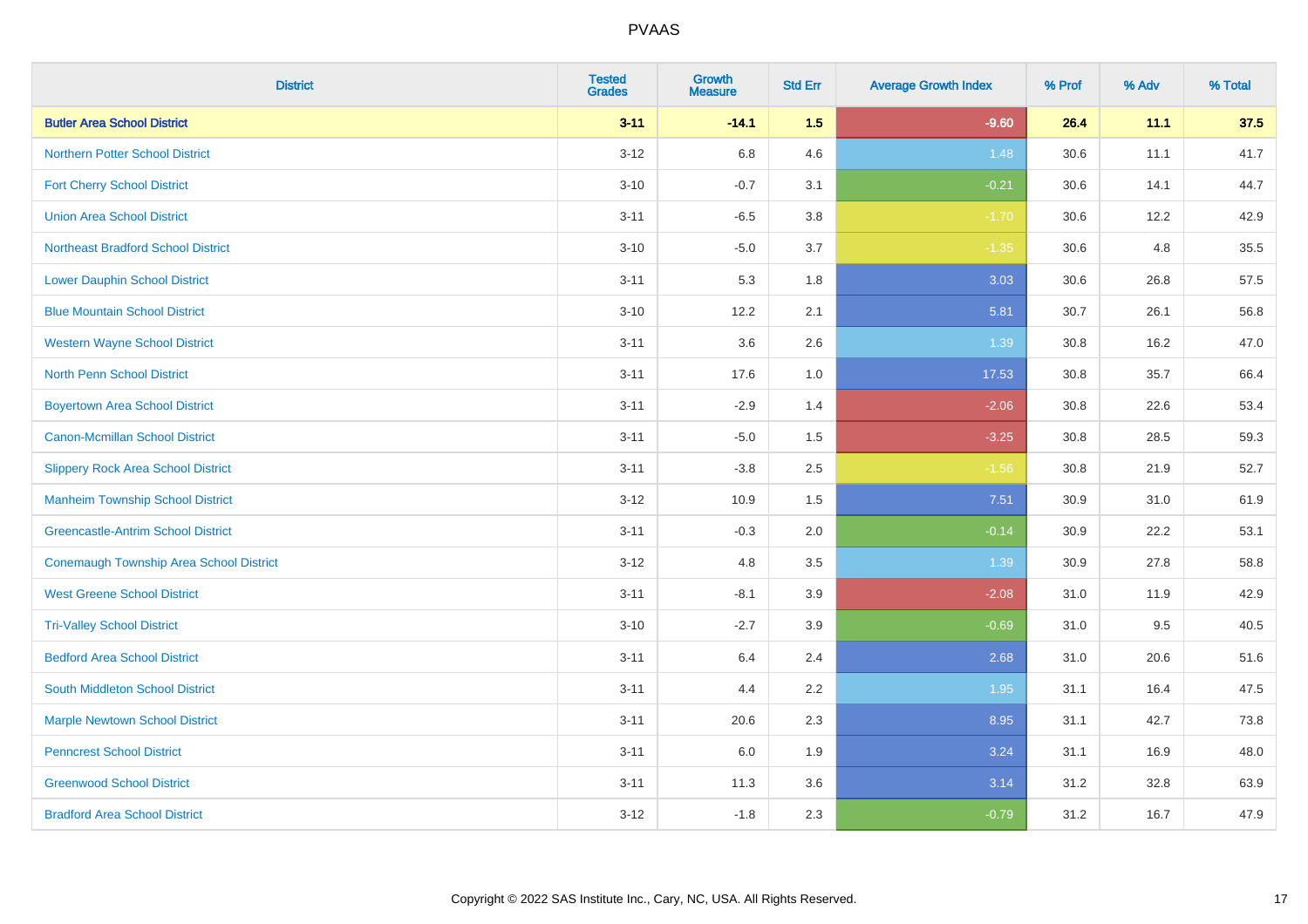| <b>District</b>                               | <b>Tested</b><br><b>Grades</b> | <b>Growth</b><br><b>Measure</b> | <b>Std Err</b> | <b>Average Growth Index</b> | % Prof | % Adv | % Total |
|-----------------------------------------------|--------------------------------|---------------------------------|----------------|-----------------------------|--------|-------|---------|
| <b>Butler Area School District</b>            | $3 - 11$                       | $-14.1$                         | 1.5            | $-9.60$                     | 26.4   | 11.1  | 37.5    |
| <b>Unionville-Chadds Ford School District</b> | $3 - 11$                       | 15.8                            | 1.7            | 9.12                        | 31.2   | 48.0  | 79.2    |
| <b>Neshaminy School District</b>              | $3 - 11$                       | 8.6                             | 1.3            | 6.56                        | 31.3   | 23.9  | 55.2    |
| <b>Cumberland Valley School District</b>      | $3 - 12$                       | 18.6                            | 1.2            | 15.79                       | 31.3   | 39.2  | 70.5    |
| <b>North Pocono School District</b>           | $3 - 11$                       | 13.1                            | 3.7            | 3.54                        | 31.4   | 33.3  | 64.7    |
| <b>Central York School District</b>           | $3 - 12$                       | 12.9                            | 1.5            | 8.64                        | 31.4   | 24.1  | 55.5    |
| <b>Parkland School District</b>               | $3 - 11$                       | $-3.7$                          | 1.2            | $-3.17$                     | 31.4   | 30.6  | 62.0    |
| <b>Kane Area School District</b>              | $3 - 10$                       | 8.8                             | 2.9            | 3.07                        | 31.4   | 19.8  | 51.2    |
| <b>Millville Area School District</b>         | $3 - 12$                       | $-5.6$                          | 4.4            | $-1.26$                     | 31.4   | 11.4  | 42.9    |
| <b>New Brighton Area School District</b>      | $3 - 11$                       | $-2.1$                          | 3.2            | $-0.65$                     | 31.5   | 11.1  | 42.6    |
| <b>Panther Valley School District</b>         | $3-12$                         | $-13.3$                         | 3.2            | $-4.10$                     | 31.5   | 4.1   | 35.6    |
| New Hope-Solebury School District             | $3 - 11$                       | 28.8                            | 2.9            | 9.77                        | 31.6   | 50.0  | 81.6    |
| <b>Ephrata Area School District</b>           | $3 - 11$                       | $6.8\,$                         | 1.7            | 4.08                        | 31.6   | 17.1  | 48.8    |
| <b>Bald Eagle Area School District</b>        | $3 - 11$                       | 7.6                             | 2.5            | 3.00                        | 31.6   | 15.6  | 47.3    |
| <b>Belle Vernon Area School District</b>      | $3 - 11$                       | 11.1                            | 2.3            | 4.88                        | 31.6   | 25.4  | 57.1    |
| <b>Clarion Area School District</b>           | $3 - 11$                       | 3.2                             | 3.7            | 0.88                        | 31.7   | 13.3  | 45.0    |
| <b>Fleetwood Area School District</b>         | $3 - 10$                       | 10.4                            | 2.0            | 5.19                        | 31.7   | 25.8  | 57.5    |
| <b>North East School District</b>             | $3 - 11$                       | $-5.3$                          | 2.7            | $-1.97$                     | 31.7   | 24.8  | 56.4    |
| <b>Uniontown Area School District</b>         | $3 - 11$                       | $-2.8$                          | 3.1            | $-0.91$                     | 31.7   | 7.3   | 39.0    |
| <b>Spring Cove School District</b>            | $3 - 11$                       | 9.1                             | 2.4            | 3.77                        | 31.8   | 25.4  | 57.1    |
| <b>Montour School District</b>                | $3 - 11$                       | $-6.1$                          | 2.1            | $-2.95$                     | 31.8   | 23.6  | 55.3    |
| <b>Springfield School District</b>            | $3 - 11$                       | 1.2                             | 1.7            | 0.69                        | 31.8   | 25.2  | 56.9    |
| <b>Allegheny Valley School District</b>       | $3 - 11$                       | $-1.9$                          | 3.9            | $-0.48$                     | 31.8   | 11.4  | 43.2    |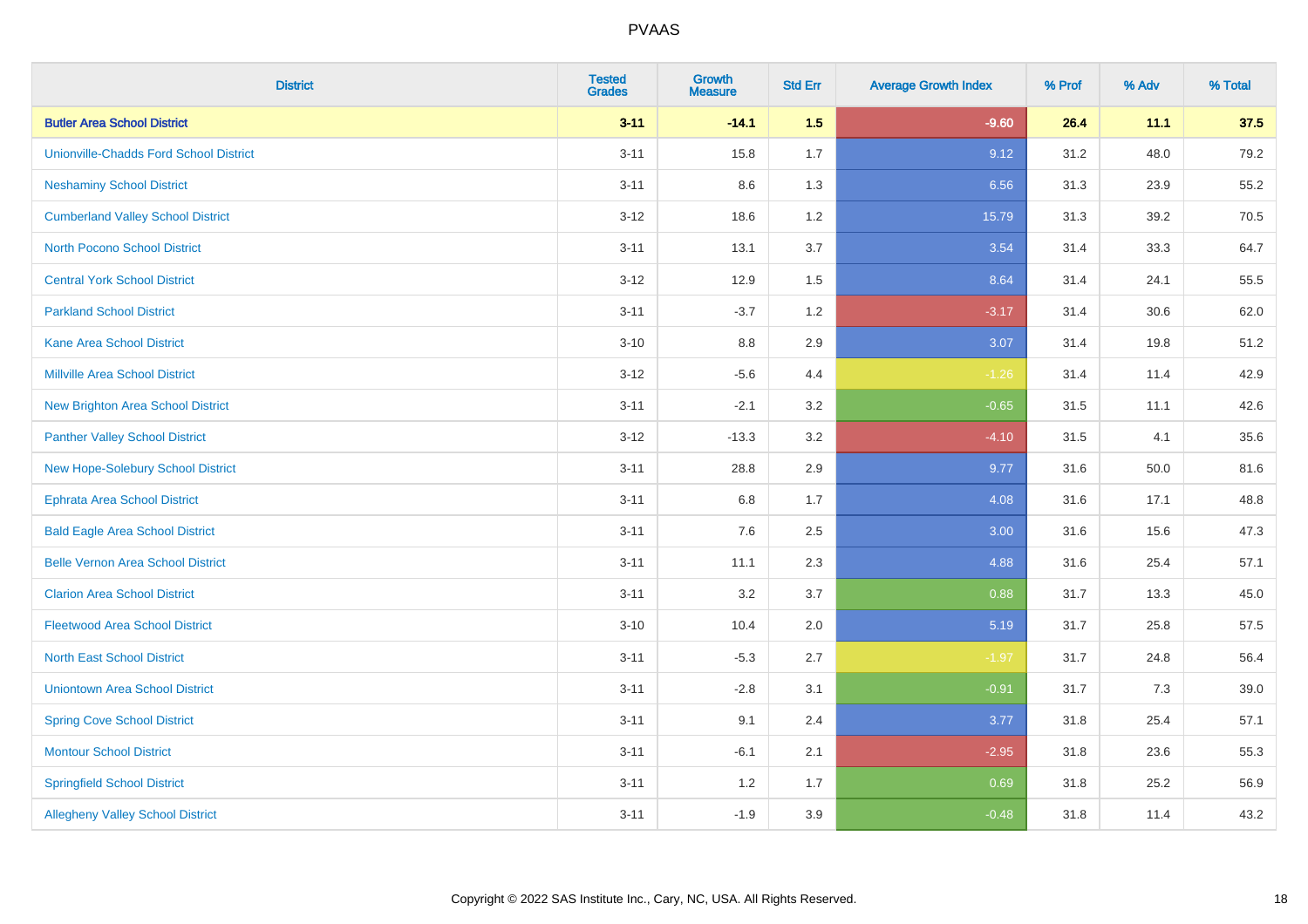| <b>District</b>                              | <b>Tested</b><br><b>Grades</b> | <b>Growth</b><br><b>Measure</b> | <b>Std Err</b> | <b>Average Growth Index</b> | % Prof | % Adv | % Total |
|----------------------------------------------|--------------------------------|---------------------------------|----------------|-----------------------------|--------|-------|---------|
| <b>Butler Area School District</b>           | $3 - 11$                       | $-14.1$                         | 1.5            | $-9.60$                     | 26.4   | 11.1  | 37.5    |
| <b>Bermudian Springs School District</b>     | $3 - 11$                       | 2.5                             | 2.4            | 1.05                        | 31.8   | 23.5  | 55.3    |
| <b>West Shore School District</b>            | $3 - 12$                       | 2.2                             | 1.3            | 1.68                        | 31.8   | 15.2  | 47.1    |
| <b>Susquehanna Community School District</b> | $3 - 11$                       | $-4.5$                          | 3.8            | $-1.19$                     | 31.9   | 8.8   | 40.7    |
| <b>Albert Gallatin Area School District</b>  | $3 - 11$                       | $-1.7$                          | 2.3            | $-0.72$                     | 31.9   | 20.7  | 52.7    |
| <b>State College Area School District</b>    | $3 - 11$                       | 24.5                            | 1.3            | 18.59                       | 31.9   | 46.9  | 78.8    |
| <b>Shaler Area School District</b>           | $3 - 11$                       | $-2.1$                          | 1.8            | $-1.18$                     | 32.0   | 13.0  | 45.0    |
| <b>Pennridge School District</b>             | $3 - 10$                       | 7.4                             | 1.5            | 5.10                        | 32.0   | 27.6  | 59.6    |
| <b>Ridley School District</b>                | $3 - 12$                       | 0.3                             | 1.6            | 0.21                        | 32.0   | 10.7  | 42.6    |
| <b>Council Rock School District</b>          | $3 - 11$                       | 13.5                            | 1.1            | 12.27                       | 32.0   | 35.4  | 67.4    |
| <b>Baldwin-Whitehall School District</b>     | $3 - 11$                       | $-5.5$                          | 1.9            | $-2.93$                     | 32.0   | 14.7  | 46.7    |
| <b>Wyoming Area School District</b>          | $3 - 10$                       | $-5.5$                          | 2.5            | $-2.21$                     | 32.0   | 9.6   | 41.6    |
| <b>West Middlesex Area School District</b>   | $3 - 10$                       | $-7.4$                          | 3.5            | $-2.11$                     | 32.0   | 9.6   | 41.6    |
| <b>Fort Leboeuf School District</b>          | $3 - 11$                       | $3.5\,$                         | 2.2            | 1.58                        | 32.0   | 16.8  | 48.8    |
| <b>Danville Area School District</b>         | $3 - 11$                       | 18.4                            | 2.6            | 7.19                        | 32.0   | 46.1  | 78.1    |
| <b>Halifax Area School District</b>          | $3 - 11$                       | 5.8                             | 3.5            | 1.64                        | 32.1   | 18.9  | 50.9    |
| <b>Greenville Area School District</b>       | $3 - 11$                       | $-13.2$                         | 3.0            | $-4.45$                     | 32.1   | 4.6   | 36.7    |
| <b>Weatherly Area School District</b>        | $3 - 11$                       | $-5.8$                          | 4.0            | $-1.44$                     | 32.1   | 8.9   | 41.1    |
| <b>Upper Saint Clair School District</b>     | $3 - 11$                       | 13.8                            | 1.8            | 7.86                        | 32.2   | 44.5  | 76.7    |
| <b>Elizabeth Forward School District</b>     | $3 - 11$                       | $-5.5$                          | 2.5            | $-2.25$                     | 32.2   | 12.8  | 45.0    |
| South Fayette Township School District       | $3 - 11$                       | 6.0                             | 1.8            | 3.33                        | 32.2   | 38.3  | 70.5    |
| <b>Phoenixville Area School District</b>     | $3 - 11$                       | $7.3$                           | 1.8            | 3.96                        | 32.3   | 27.6  | 59.8    |
| <b>Whitehall-Coplay School District</b>      | $3 - 11$                       | 11.8                            | 1.7            | 7.06                        | 32.3   | 21.7  | 54.0    |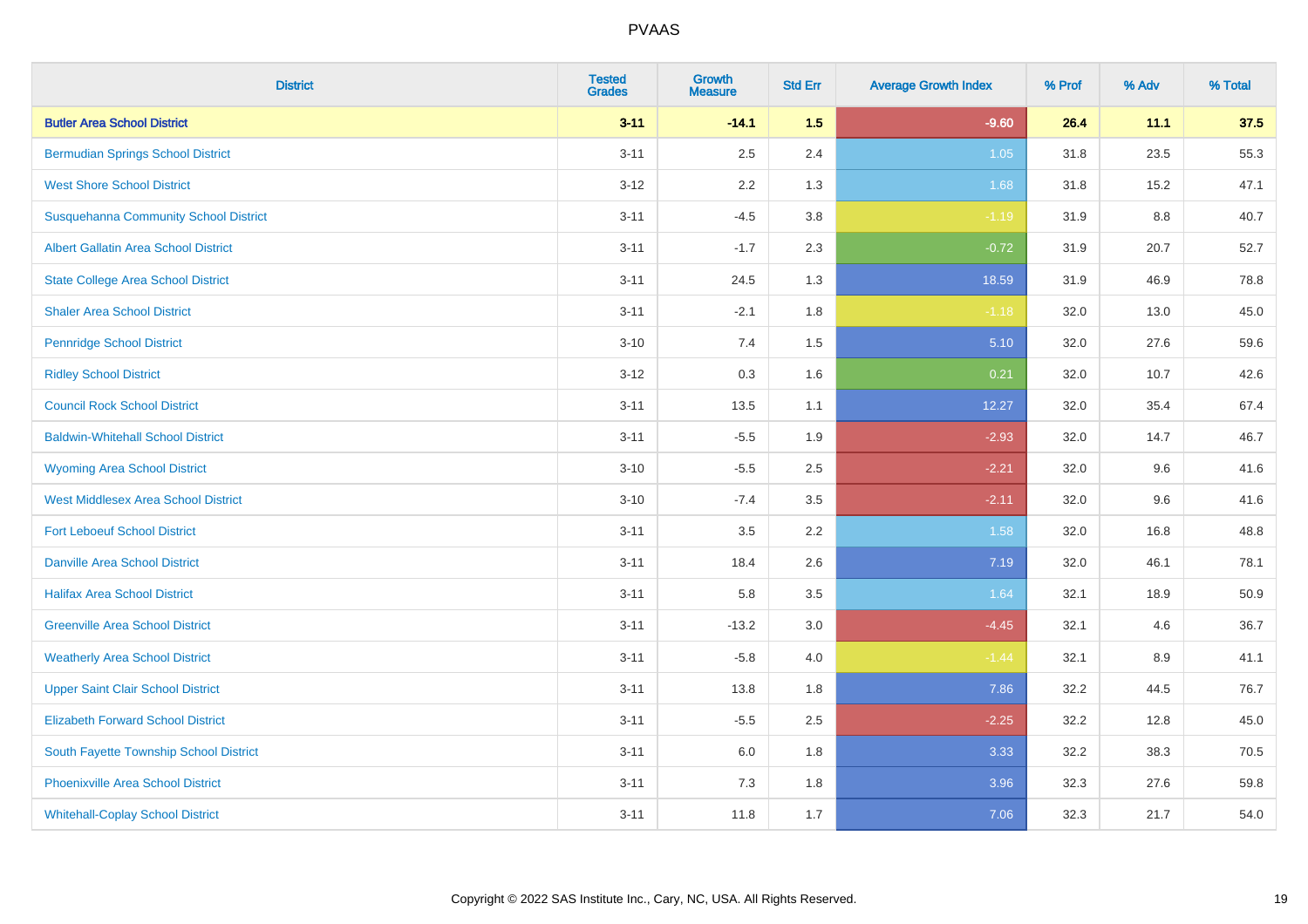| <b>District</b>                            | <b>Tested</b><br><b>Grades</b> | <b>Growth</b><br><b>Measure</b> | <b>Std Err</b> | <b>Average Growth Index</b> | % Prof | % Adv | % Total |
|--------------------------------------------|--------------------------------|---------------------------------|----------------|-----------------------------|--------|-------|---------|
| <b>Butler Area School District</b>         | $3 - 11$                       | $-14.1$                         | 1.5            | $-9.60$                     | 26.4   | 11.1  | 37.5    |
| <b>Bethlehem-Center School District</b>    | $3 - 10$                       | 2.1                             | 3.5            | 0.59                        | 32.3   | 4.6   | 36.9    |
| <b>Red Lion Area School District</b>       | $3 - 11$                       | 4.5                             | 1.9            | 2.31                        | 32.3   | 21.5  | 53.8    |
| <b>Camp Hill School District</b>           | $3 - 12$                       | 20.7                            | 2.9            | 7.00                        | 32.3   | 41.4  | 73.7    |
| <b>Purchase Line School District</b>       | $3-12$                         | 4.3                             | 3.3            | 1.30                        | 32.3   | 9.0   | 41.4    |
| <b>Avon Grove Charter School</b>           | $3 - 11$                       | 9.8                             | 3.1            | 3.18                        | 32.4   | 26.0  | 58.4    |
| <b>Dallas School District</b>              | $3 - 11$                       | 8.1                             | 2.1            | 3.87                        | 32.4   | 22.4  | 54.8    |
| <b>Northwestern School District</b>        | $3 - 11$                       | $-14.6$                         | 3.2            | $-4.51$                     | 32.5   | 13.7  | 46.2    |
| <b>Highlands School District</b>           | $3 - 11$                       | $-1.3$                          | 2.3            | $-0.55$                     | 32.6   | 10.5  | 43.0    |
| <b>Hollidaysburg Area School District</b>  | $3 - 11$                       | $-2.7$                          | 1.6            | $-1.64$                     | 32.6   | 15.2  | 47.8    |
| Northeastern York School District          | $3 - 11$                       | 3.8                             | 1.8            | 2.11                        | 32.7   | 21.0  | 53.7    |
| Mifflinburg Area School District           | $3 - 11$                       | $-6.0$                          | 2.1            | $-2.87$                     | 32.7   | 13.3  | 46.0    |
| Southern Huntingdon County School District | $3 - 11$                       | $-5.9$                          | 3.4            | $-1.76$                     | 32.8   | 4.9   | 37.7    |
| <b>East Penn School District</b>           | $3 - 11$                       | 8.9                             | 1.2            | 7.61                        | 32.8   | 26.4  | 59.2    |
| <b>Derry Township School District</b>      | $3 - 10$                       | 20.1                            | 2.0            | 10.20                       | 32.8   | 46.9  | 79.7    |
| <b>Armstrong School District</b>           | $3 - 11$                       | $9.8\,$                         | 1.6            | 6.22                        | 32.8   | 24.6  | 57.4    |
| <b>Reach Cyber Charter School</b>          | $3 - 11$                       | 1.4                             | 3.6            | 0.40                        | 32.9   | 15.2  | 48.1    |
| <b>Plum Borough School District</b>        | $3 - 11$                       | $-9.4$                          | 2.4            | $-3.98$                     | 32.9   | 27.4  | 60.4    |
| <b>Radnor Township School District</b>     | $3 - 12$                       | $7.5\,$                         | 1.9            | 4.03                        | 33.0   | 38.3  | 71.3    |
| <b>Upper Adams School District</b>         | $3 - 11$                       | $0.9\,$                         | 2.5            | 0.37                        | 33.0   | 17.0  | 50.0    |
| <b>Dover Area School District</b>          | $3 - 12$                       | 7.1                             | 1.9            | 3.78                        | 33.0   | 18.7  | 51.7    |
| Pennsylvania Leadership Charter School     | $3 - 11$                       | $8.0\,$                         | 1.9            | 4.22                        | 33.1   | 27.8  | 60.9    |
| <b>Crestwood School District</b>           | $3 - 11$                       | $-3.4$                          | 2.2            | $-1.52$                     | 33.1   | 21.7  | 54.9    |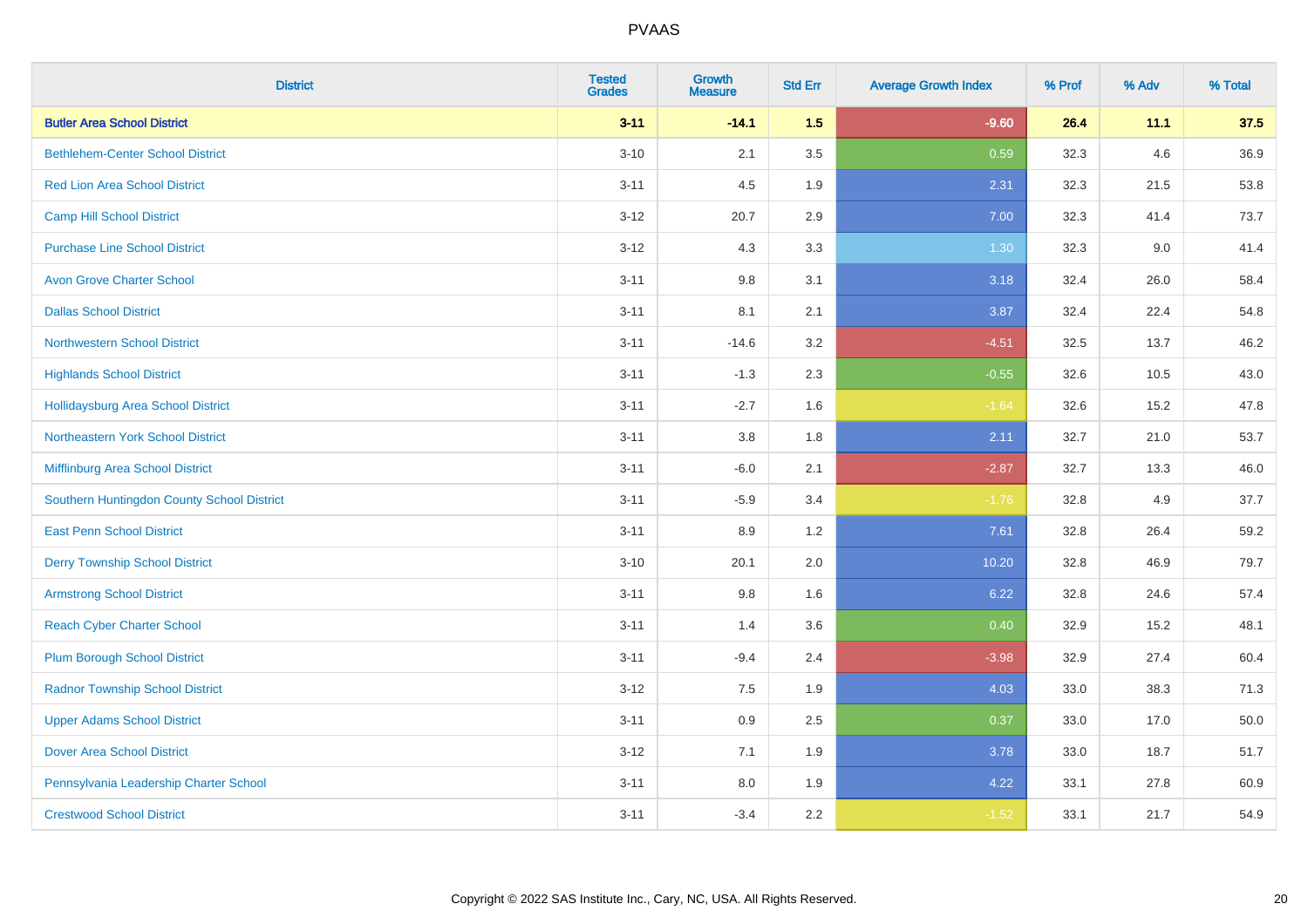| <b>District</b>                                 | <b>Tested</b><br><b>Grades</b> | <b>Growth</b><br><b>Measure</b> | <b>Std Err</b> | <b>Average Growth Index</b> | % Prof | % Adv | % Total |
|-------------------------------------------------|--------------------------------|---------------------------------|----------------|-----------------------------|--------|-------|---------|
| <b>Butler Area School District</b>              | $3 - 11$                       | $-14.1$                         | 1.5            | $-9.60$                     | 26.4   | 11.1  | 37.5    |
| <b>Chestnut Ridge School District</b>           | $3 - 12$                       | 4.0                             | 2.9            | 1.38                        | 33.2   | 11.0  | 44.2    |
| <b>Southmoreland School District</b>            | $3 - 11$                       | $-12.5$                         | 3.1            | $-4.04$                     | 33.3   | 15.5  | 48.8    |
| <b>Mount Pleasant Area School District</b>      | $3 - 11$                       | $-5.4$                          | 2.3            | $-2.37$                     | 33.3   | 8.7   | 42.0    |
| Salisbury-Elk Lick School District              | $3 - 11$                       | $-8.4$                          | 5.8            | $-1.45$                     | 33.3   | 5.6   | 38.9    |
| Harmony Area School District                    | $3 - 10$                       | $-5.7$                          | 5.0            | $-1.13$                     | 33.3   | 0.0   | 33.3    |
| <b>Westmont Hilltop School District</b>         | $3 - 11$                       | $-1.0$                          | 2.8            | $-0.36$                     | 33.3   | 14.7  | 48.0    |
| <b>Galeton Area School District</b>             | $3 - 11$                       | 5.4                             | 5.4            | 1.01                        | 33.3   | 22.2  | 55.6    |
| <b>Wallingford-Swarthmore School District</b>   | $3 - 10$                       | 5.0                             | 2.2            | 2.25                        | 33.3   | 37.1  | 70.4    |
| <b>Allegheny-Clarion Valley School District</b> | $3 - 10$                       | 12.3                            | 4.1            | 3.03                        | 33.3   | 19.0  | 52.4    |
| <b>Iroquois School District</b>                 | $3 - 11$                       | 13.6                            | 2.8            | 4.83                        | 33.3   | 16.0  | 49.4    |
| <b>Avon Grove School District</b>               | $3 - 10$                       | 7.6                             | 1.4            | 5.29                        | 33.7   | 33.2  | 67.0    |
| <b>Wayne Highlands School District</b>          | $3 - 11$                       | 22.5                            | 2.5            | 9.16                        | 33.8   | 40.4  | 74.2    |
| <b>Quakertown Community School District</b>     | $3 - 12$                       | $-4.3$                          | $1.5\,$        | $-2.79$                     | 33.8   | 20.1  | 53.8    |
| <b>Abington Heights School District</b>         | $3 - 11$                       | 6.7                             | 1.7            | 4.00                        | 33.8   | 31.7  | 65.5    |
| <b>Great Valley School District</b>             | $3 - 11$                       | 5.4                             | 2.0            | 2.77                        | 33.8   | 33.5  | 67.3    |
| <b>Apollo-Ridge School District</b>             | $3-12$                         | 9.5                             | 3.0            | 3.23                        | 34.0   | 9.4   | 43.4    |
| <b>General Mclane School District</b>           | $3 - 11$                       | $-10.7$                         | 2.4            | $-4.40$                     | 34.0   | 15.6  | 49.6    |
| <b>Hermitage School District</b>                | $3 - 12$                       | 14.0                            | 2.5            | 5.59                        | 34.0   | 27.0  | 61.0    |
| <b>Jenkintown School District</b>               | $3 - 11$                       | $-7.9$                          | 4.1            | $-1.92$                     | 34.1   | 27.3  | 61.4    |
| <b>Warrior Run School District</b>              | $3 - 11$                       | 10.5                            | 2.7            | 3.86                        | 34.1   | 16.8  | 50.9    |
| <b>Ligonier Valley School District</b>          | $3 - 11$                       | $-10.8$                         | 3.1            | $-3.43$                     | 34.1   | 5.8   | 39.9    |
| <b>Donegal School District</b>                  | $3 - 12$                       | 5.9                             | 2.2            | 2.72                        | 34.1   | 23.1  | 57.2    |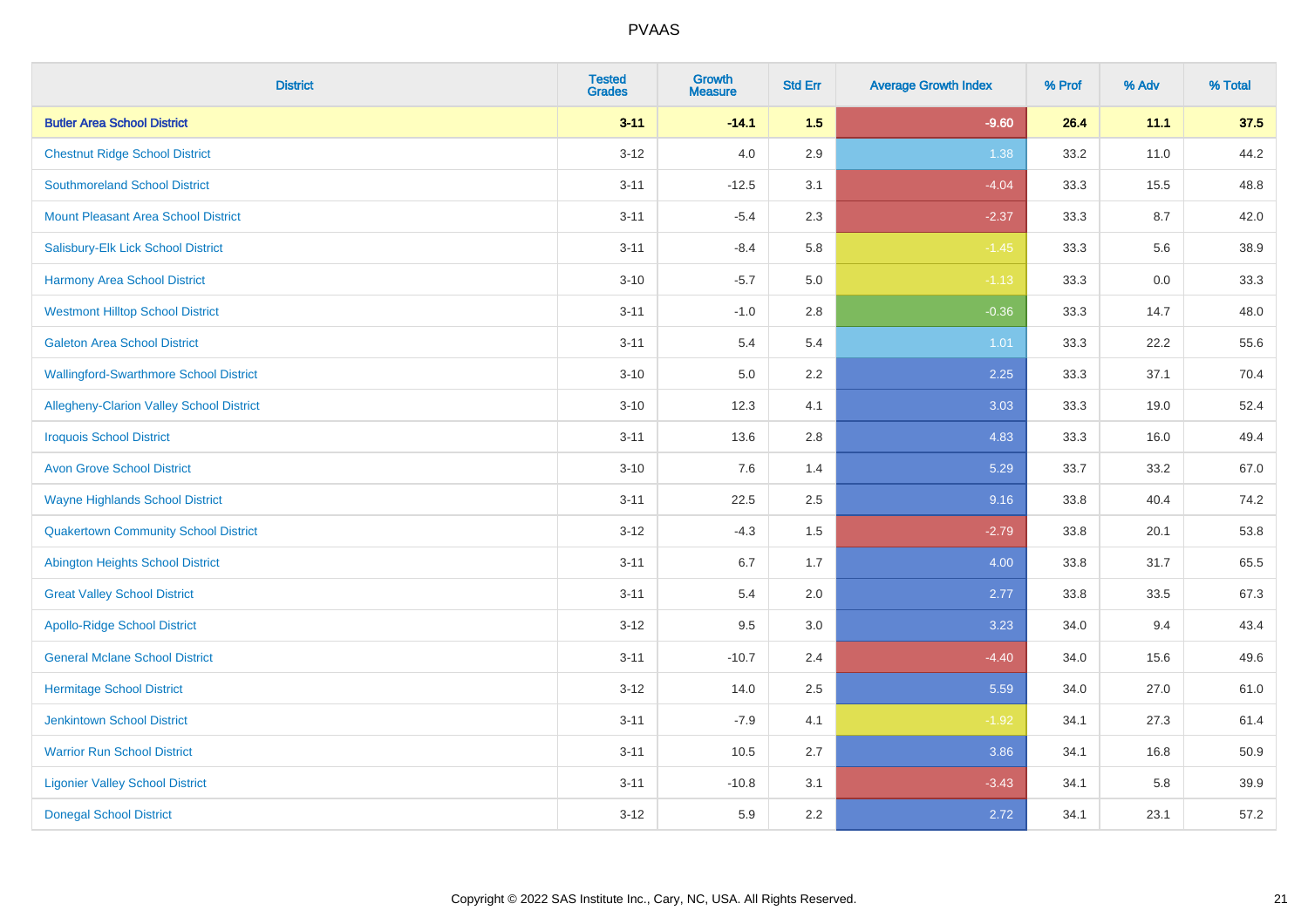| <b>District</b>                           | <b>Tested</b><br><b>Grades</b> | Growth<br><b>Measure</b> | <b>Std Err</b> | <b>Average Growth Index</b> | % Prof | % Adv | % Total |
|-------------------------------------------|--------------------------------|--------------------------|----------------|-----------------------------|--------|-------|---------|
| <b>Butler Area School District</b>        | $3 - 11$                       | $-14.1$                  | 1.5            | $-9.60$                     | 26.4   | 11.1  | 37.5    |
| <b>Everett Area School District</b>       | $3 - 11$                       | $-1.1$                   | 3.1            | $-0.34$                     | 34.2   | 13.2  | 47.4    |
| <b>Middletown Area School District</b>    | $3 - 11$                       | $-3.4$                   | 2.4            | $-1.44$                     | 34.3   | 15.2  | 49.4    |
| <b>Palmerton Area School District</b>     | $3 - 11$                       | $-0.9$                   | 2.7            | $-0.34$                     | 34.3   | 14.3  | 48.6    |
| <b>Tamaqua Area School District</b>       | $3 - 12$                       | 6.5                      | 2.4            | 2.72                        | 34.3   | 17.5  | 51.8    |
| <b>Upper Merion Area School District</b>  | $3 - 11$                       | 14.0                     | 2.0            | 7.15                        | 34.4   | 32.6  | 67.0    |
| <b>Moon Area School District</b>          | $3 - 11$                       | 1.5                      | 1.8            | 0.86                        | 34.5   | 25.5  | 60.0    |
| <b>Harbor Creek School District</b>       | $3 - 11$                       | 13.4                     | 2.3            | 5.80                        | 34.5   | 40.7  | 75.2    |
| <b>Hopewell Area School District</b>      | $3 - 11$                       | 0.8                      | 2.6            | 0.31                        | 34.5   | 12.4  | 46.9    |
| <b>Millcreek Township School District</b> | $3 - 11$                       | 9.1                      | 1.4            | 6.61                        | 34.5   | 30.1  | 64.6    |
| <b>Evergreen Community Charter School</b> | $6 - 11$                       | $-1.1$                   | 4.7            | $-0.23$                     | 34.6   | 26.9  | 61.5    |
| <b>Blackhawk School District</b>          | $3 - 11$                       | 2.0                      | 2.3            | 0.87                        | 34.6   | 20.7  | 55.3    |
| <b>Coudersport Area School District</b>   | $3 - 11$                       | 14.8                     | 3.4            | 4.33                        | 34.7   | 28.0  | 62.7    |
| <b>Upper Dublin School District</b>       | $3 - 12$                       | 2.1                      | 1.8            | 1.19                        | 34.7   | 30.0  | 64.7    |
| West Jefferson Hills School District      | $3 - 11$                       | 1.9                      | 1.9            | 0.99                        | 34.8   | 27.3  | 62.1    |
| <b>Derry Area School District</b>         | $3 - 11$                       | $-11.8$                  | 2.6            | $-4.53$                     | 34.8   | 6.1   | 40.9    |
| <b>Avella Area School District</b>        | $3 - 12$                       | 1.6                      | 4.7            | 0.34                        | 34.8   | 7.2   | 42.0    |
| <b>Steel Valley School District</b>       | $3 - 11$                       | 11.1                     | 3.3            | 3.33                        | 34.8   | 10.1  | 44.9    |
| <b>Central Bucks School District</b>      | $3 - 11$                       | 15.5                     | 0.9            | 17.94                       | 34.8   | 41.4  | 76.2    |
| <b>Annville-Cleona School District</b>    | $3 - 12$                       | 1.1                      | 2.4            | 0.45                        | 34.8   | 13.6  | 48.5    |
| <b>Garnet Valley School District</b>      | $3 - 10$                       | 0.2                      | 1.7            | 0.13                        | 34.9   | 26.4  | 61.3    |
| <b>Cameron County School District</b>     | $3 - 12$                       | $-5.0$                   | 4.4            | $-1.12$                     | 34.9   | 4.8   | 39.7    |
| <b>Athens Area School District</b>        | $3 - 11$                       | 2.6                      | 2.3            | 1.11                        | 34.9   | 12.3  | 47.3    |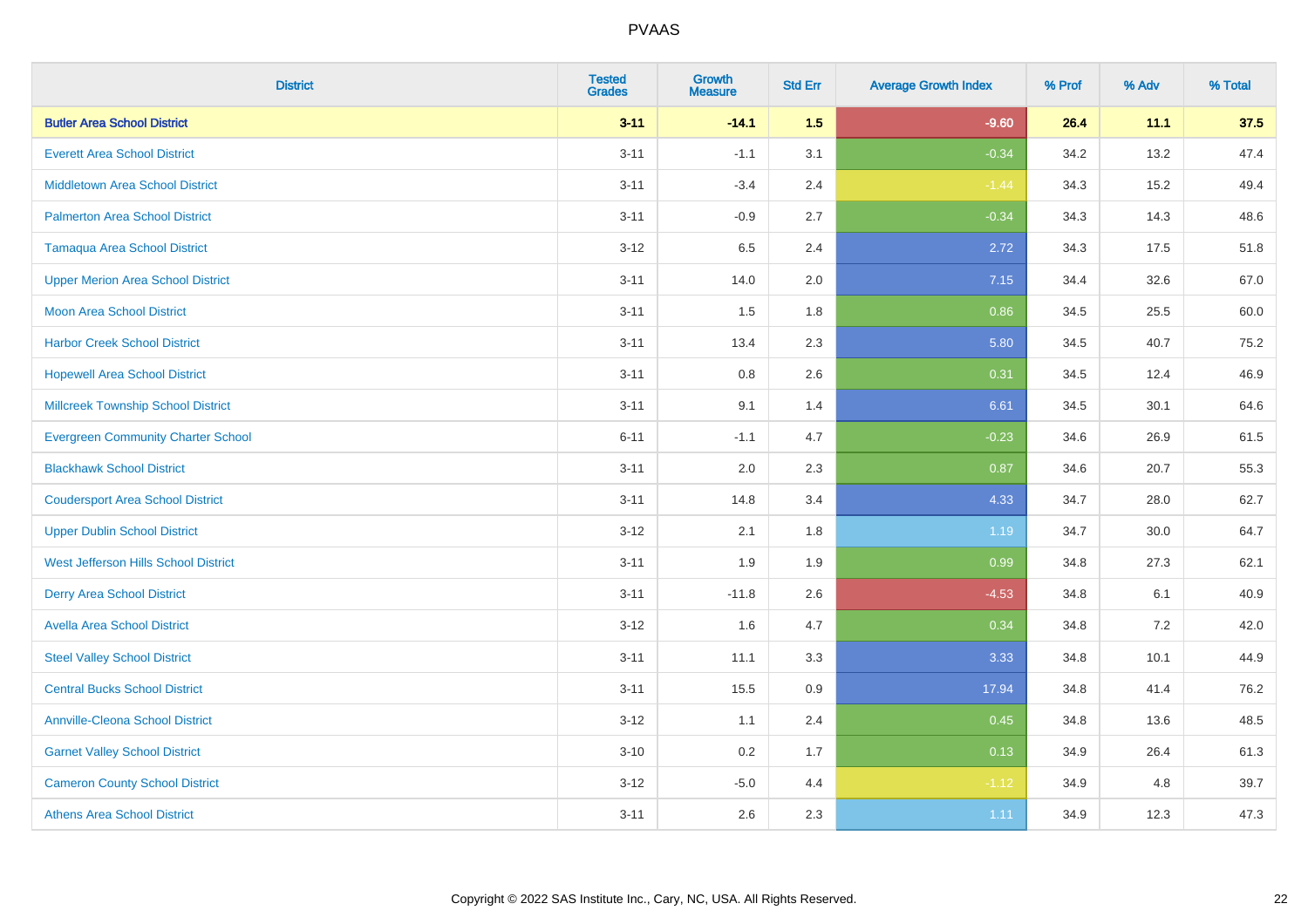| <b>District</b>                                 | <b>Tested</b><br><b>Grades</b> | <b>Growth</b><br><b>Measure</b> | <b>Std Err</b> | <b>Average Growth Index</b> | % Prof | % Adv | % Total |
|-------------------------------------------------|--------------------------------|---------------------------------|----------------|-----------------------------|--------|-------|---------|
| <b>Butler Area School District</b>              | $3 - 11$                       | $-14.1$                         | 1.5            | $-9.60$                     | 26.4   | 11.1  | 37.5    |
| <b>Conestoga Valley School District</b>         | $3 - 11$                       | 2.4                             | 1.7            | 1.43                        | 35.0   | 23.5  | 58.5    |
| <b>Keystone School District</b>                 | $3 - 11$                       | 7.8                             | 5.7            | 1.37                        | 35.0   | 45.0  | 80.0    |
| <b>Perkiomen Valley School District</b>         | $3 - 11$                       | 2.7                             | 1.5            | 1.83                        | 35.0   | 25.3  | 60.3    |
| <b>Mohawk Area School District</b>              | $3 - 11$                       | $-10.5$                         | 2.8            | $-3.75$                     | 35.1   | 10.6  | 45.7    |
| Mechanicsburg Area School District              | $3 - 11$                       | $-5.7$                          | 1.6            | $-3.48$                     | 35.1   | 16.0  | 51.2    |
| <b>Mifflin County School District</b>           | $3 - 11$                       | 12.3                            | 1.6            | 7.69                        | 35.1   | 15.1  | 50.3    |
| <b>Peters Township School District</b>          | $3 - 11$                       | 14.1                            | 1.7            | 8.16                        | 35.2   | 41.6  | 76.8    |
| <b>Rose Tree Media School District</b>          | $3 - 10$                       | $-2.8$                          | 2.1            | $-1.33$                     | 35.2   | 29.6  | 64.8    |
| <b>Tredyffrin-Easttown School District</b>      | $3 - 10$                       | 8.7                             | 2.4            | 3.57                        | 35.2   | 35.8  | 71.0    |
| <b>Eastern Lancaster County School District</b> | $3 - 12$                       | 2.9                             | 3.2            | 0.91                        | 35.2   | 36.4  | 71.6    |
| Saint Marys Area School District                | $3 - 11$                       | $6.0\,$                         | 2.2            | 2.69                        | 35.4   | 18.3  | 53.7    |
| <b>Wilson Area School District</b>              | $3 - 11$                       | $-0.3$                          | 2.4            | $-0.12$                     | 35.4   | 14.6  | 50.0    |
| Lampeter-Strasburg School District              | $3 - 12$                       | 11.0                            | 1.9            | 5.69                        | 35.4   | 32.3  | 67.7    |
| Pocono Mountain School District                 | $3 - 12$                       | $-4.3$                          | 1.8            | $-2.43$                     | 35.5   | 17.1  | 52.6    |
| <b>Dubois Area School District</b>              | $3 - 11$                       | $-2.8$                          | 2.0            | $-1.37$                     | 35.5   | 19.0  | 54.6    |
| Johnsonburg Area School District                | $3 - 11$                       | $5.0\,$                         | 3.9            | 1.27                        | 35.5   | 11.8  | 47.4    |
| <b>Northgate School District</b>                | $3 - 11$                       | $-3.0$                          | 3.4            | $-0.85$                     | 35.6   | 6.8   | 42.4    |
| <b>Benton Area School District</b>              | $3 - 10$                       | 8.1                             | 4.0            | 2.01                        | 35.7   | 28.6  | 64.3    |
| <b>Gateway School District</b>                  | $3 - 11$                       | 3.1                             | 2.0            | 1.55                        | 35.7   | 18.5  | 54.2    |
| <b>Riverside Beaver County School District</b>  | $3 - 11$                       | $-5.5$                          | 2.7            | $-2.03$                     | 35.8   | 23.2  | 59.0    |
| <b>Otto-Eldred School District</b>              | $3 - 11$                       | $-0.5$                          | 3.5            | $-0.13$                     | 35.8   | 10.5  | 46.3    |
| <b>Lewisburg Area School District</b>           | $3 - 11$                       | 1.7                             | 2.4            | 0.72                        | 35.9   | 35.9  | 71.8    |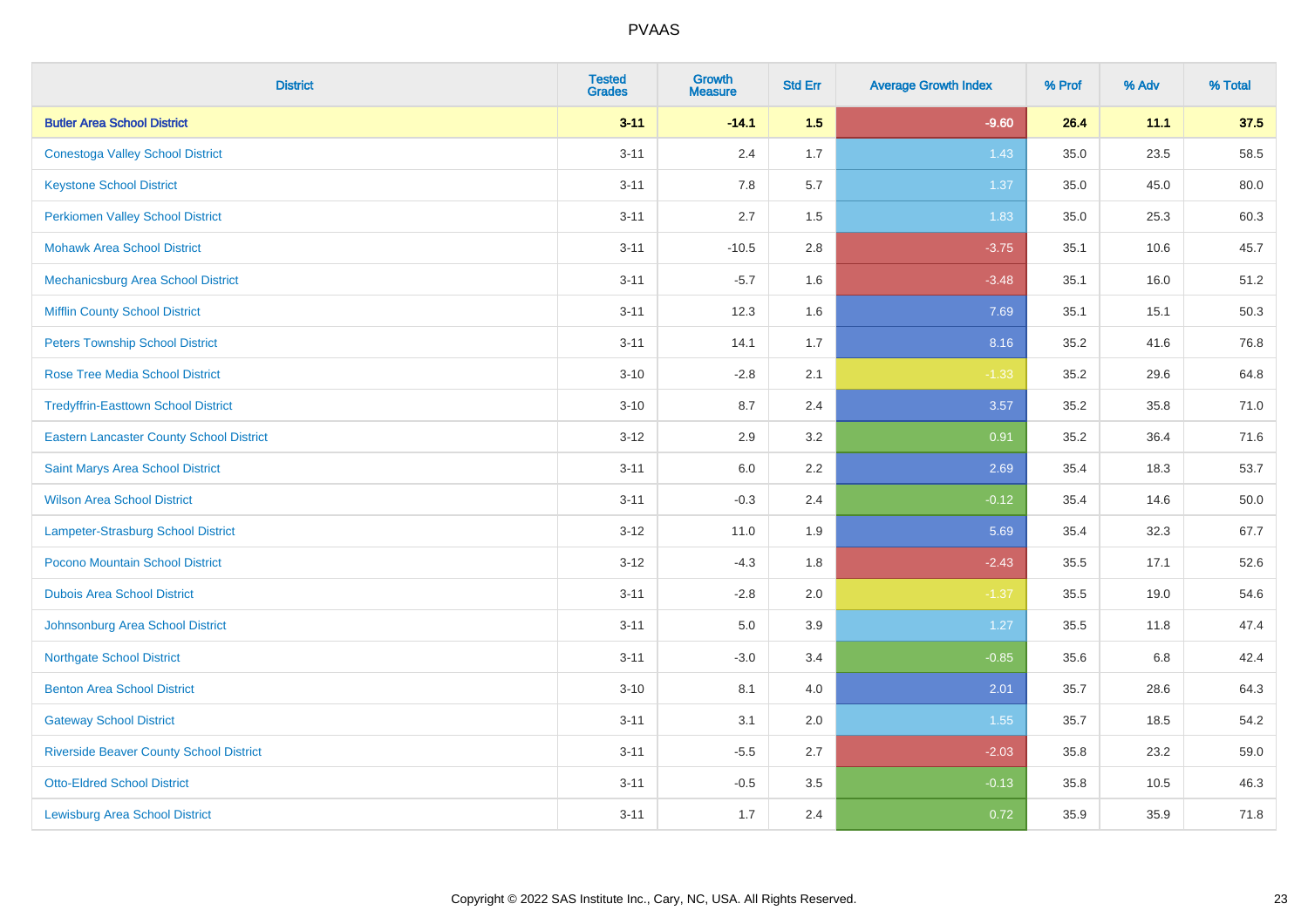| <b>District</b>                             | <b>Tested</b><br><b>Grades</b> | Growth<br><b>Measure</b> | <b>Std Err</b> | <b>Average Growth Index</b> | % Prof | % Adv | % Total |
|---------------------------------------------|--------------------------------|--------------------------|----------------|-----------------------------|--------|-------|---------|
| <b>Butler Area School District</b>          | $3 - 11$                       | $-14.1$                  | 1.5            | $-9.60$                     | 26.4   | 11.1  | 37.5    |
| <b>Avonworth School District</b>            | $3 - 10$                       | $-6.2$                   | 2.3            | $-2.68$                     | 35.9   | 14.1  | 50.0    |
| <b>Methacton School District</b>            | $3 - 11$                       | 11.0                     | 1.6            | 6.94                        | 36.0   | 33.6  | 69.6    |
| South Western School District               | $3 - 12$                       | 2.5                      | 1.7            | 1.48                        | 36.2   | 19.7  | 55.9    |
| Lehigh Career & Technical Institute         | $10 - 12$                      | $-0.7$                   | 6.3            | $-0.11$                     | 36.4   | 4.6   | 40.9    |
| <b>West Chester Area School District</b>    | $3 - 11$                       | $-2.1$                   | 1.2            | $-1.83$                     | 36.4   | 23.2  | 59.6    |
| South Eastern School District               | $3 - 11$                       | $-1.0$                   | 1.8            | $-0.55$                     | 36.4   | 17.1  | 53.5    |
| <b>Elizabethtown Area School District</b>   | $3 - 12$                       | 7.1                      | 1.7            | 4.19                        | 36.4   | 27.6  | 64.0    |
| <b>Bloomsburg Area School District</b>      | $3 - 10$                       | 4.3                      | 3.4            | 1.26                        | 36.5   | 20.6  | 57.1    |
| <b>Tyrone Area School District</b>          | $3 - 12$                       | 29.2                     | 2.3            | 12.86                       | 36.6   | 29.1  | 65.7    |
| <b>Delaware Valley School District</b>      | $3 - 11$                       | 15.7                     | 1.6            | 9.62                        | 36.7   | 32.1  | 68.8    |
| <b>Mars Area School District</b>            | $3 - 10$                       | $6.6\,$                  | 1.9            | 3.45                        | 36.7   | 32.4  | 69.1    |
| <b>Haverford Township School District</b>   | $3 - 11$                       | 1.4                      | 1.4            | 1.05                        | 36.7   | 26.3  | 63.0    |
| East Pennsboro Area School District         | $3 - 11$                       | 4.8                      | 2.1            | 2.26                        | 36.8   | 16.9  | 53.7    |
| <b>Dallastown Area School District</b>      | $3 - 11$                       | 19.9                     | 1.4            | 14.14                       | 36.8   | 34.2  | 71.0    |
| <b>Owen J Roberts School District</b>       | $3 - 11$                       | $-3.5$                   | 1.5            | $-2.27$                     | 36.8   | 24.4  | 61.2    |
| <b>Loyalsock Township School District</b>   | $3 - 12$                       | 26.7                     | 2.7            | 9.92                        | 36.8   | 35.1  | 71.9    |
| <b>Tuscarora School District</b>            | $3 - 11$                       | 13.4                     | 2.2            | 6.20                        | 37.1   | 26.3  | 63.4    |
| <b>Springfield Township School District</b> | $3 - 11$                       | $-3.9$                   | 3.1            | $-1.27$                     | 37.2   | 30.8  | 68.1    |
| <b>West Allegheny School District</b>       | $3 - 12$                       | 8.6                      | 2.0            | 4.34                        | 37.3   | 27.2  | 64.5    |
| <b>Oley Valley School District</b>          | $3 - 11$                       | 1.4                      | 2.4            | 0.56                        | 37.4   | 23.9  | 61.4    |
| <b>Freeport Area School District</b>        | $3 - 10$                       | $-0.2$                   | 2.1            | $-0.10$                     | 37.4   | 29.8  | 67.2    |
| <b>Upper Dauphin Area School District</b>   | $3 - 11$                       | 16.5                     | 5.1            | 3.26                        | 37.5   | 26.8  | 64.3    |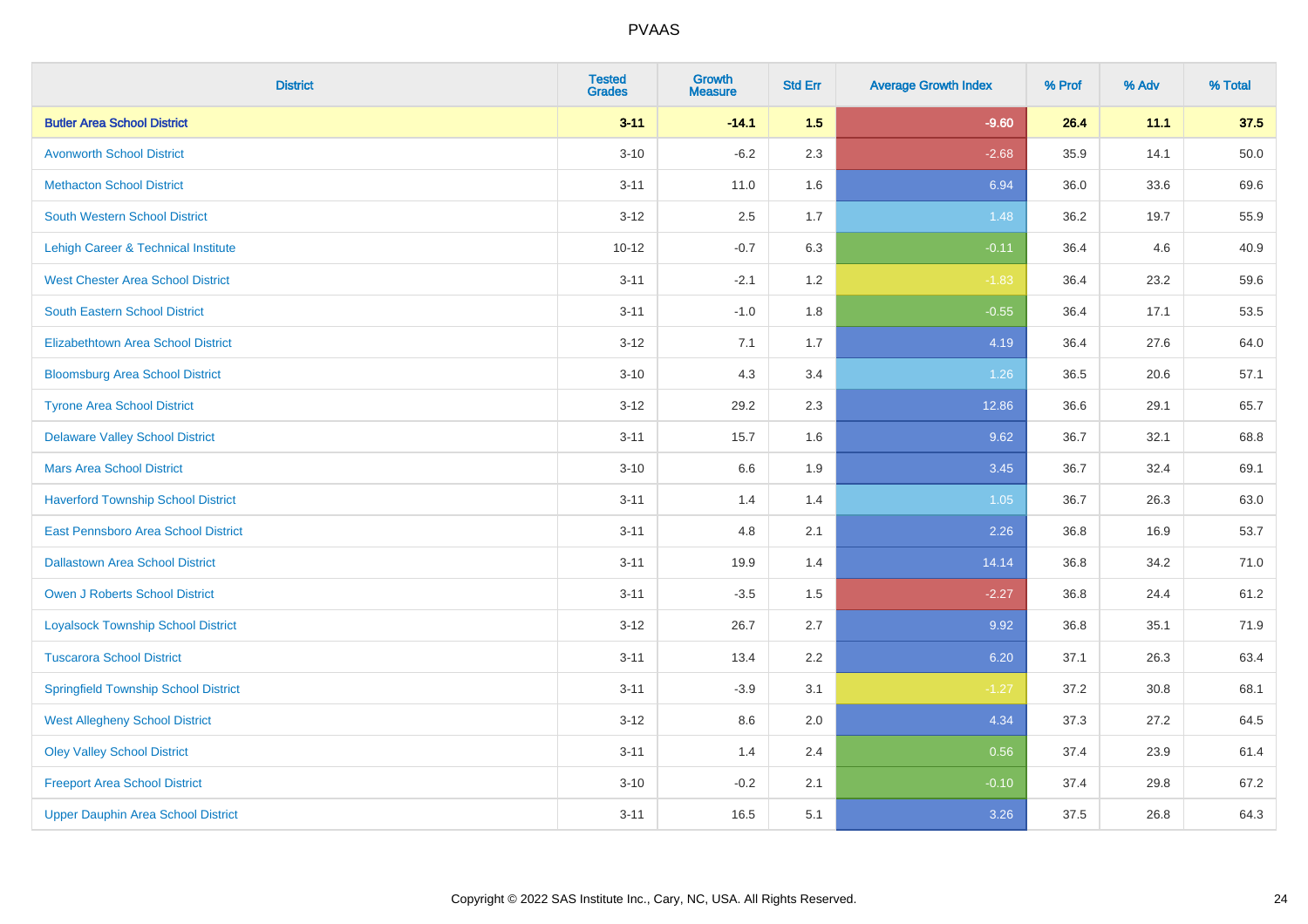| <b>District</b>                                    | <b>Tested</b><br><b>Grades</b> | <b>Growth</b><br><b>Measure</b> | <b>Std Err</b> | <b>Average Growth Index</b> | % Prof | % Adv | % Total |
|----------------------------------------------------|--------------------------------|---------------------------------|----------------|-----------------------------|--------|-------|---------|
| <b>Butler Area School District</b>                 | $3 - 11$                       | $-14.1$                         | 1.5            | $-9.60$                     | 26.4   | 11.1  | 37.5    |
| <b>Muncy School District</b>                       | $3 - 11$                       | 6.9                             | 3.3            | 2.12                        | 37.6   | 18.8  | 56.4    |
| <b>Southern York County School District</b>        | $3 - 11$                       | 15.5                            | 1.8            | 8.48                        | 37.6   | 29.2  | 66.8    |
| <b>Norwin School District</b>                      | $3 - 11$                       | $-1.1$                          | 1.6            | $-0.70$                     | 37.7   | 27.6  | 65.2    |
| <b>Leechburg Area School District</b>              | $3 - 11$                       | 7.0                             | 3.9            | 1.79                        | 37.7   | 4.9   | 42.6    |
| <b>Pennsbury School District</b>                   | $3 - 11$                       | 5.6                             | 1.3            | 4.38                        | 37.7   | 27.7  | 65.4    |
| <b>Central Valley School District</b>              | $3 - 10$                       | 4.7                             | 2.6            | 1.83                        | 37.8   | 18.5  | 56.3    |
| <b>Montrose Area School District</b>               | $3 - 10$                       | 12.3                            | 2.8            | 4.41                        | 37.8   | 28.9  | 66.7    |
| South Butler County School District                | $3 - 10$                       | 6.3                             | 2.2            | 2.80                        | 37.8   | 19.2  | 57.0    |
| <b>Hampton Township School District</b>            | $3 - 11$                       | 7.4                             | 2.0            | 3.79                        | 37.9   | 39.2  | 77.0    |
| <b>Homer-Center School District</b>                | $3 - 11$                       | 8.8                             | 3.5            | 2.53                        | 38.0   | 17.7  | 55.8    |
| <b>Lower Moreland Township School District</b>     | $3 - 11$                       | 8.7                             | 2.0            | 4.35                        | 38.2   | 33.2  | 71.4    |
| South Williamsport Area School District            | $3 - 10$                       | $0.9\,$                         | 3.1            | 0.31                        | 38.4   | 11.6  | 50.0    |
| <b>Littlestown Area School District</b>            | $3 - 11$                       | 28.7                            | 2.4            | 11.83                       | 38.4   | 29.3  | 67.7    |
| <b>Kutztown Area School District</b>               | $3 - 12$                       | 9.3                             | 2.8            | 3.34                        | 38.5   | 14.6  | 53.2    |
| <b>Wyalusing Area School District</b>              | $3 - 12$                       | 5.7                             | 3.2            | 1.78                        | 38.6   | 12.9  | 51.4    |
| <b>United School District</b>                      | $3 - 11$                       | 6.3                             | 3.3            | 1.89                        | 38.8   | 16.3  | 55.0    |
| <b>Twin Valley School District</b>                 | $3 - 12$                       | $-3.2$                          | 1.9            | $-1.68$                     | 38.8   | 19.8  | 58.6    |
| Palmyra Area School District                       | $3 - 11$                       | 16.2                            | 1.8            | 9.02                        | 38.8   | 34.0  | 72.8    |
| <b>Newport School District</b>                     | $3 - 12$                       | 3.8                             | 3.3            | 1.17                        | 38.8   | 10.4  | 49.2    |
| Montoursville Area School District                 | $3-12$                         | $-8.4$                          | 2.6            | $-3.17$                     | 38.8   | 18.2  | 57.0    |
| <b>Souderton Area School District</b>              | $3 - 11$                       | 18.5                            | 1.4            | 12.86                       | 39.2   | 31.2  | 70.4    |
| <b>Lincoln Park Performing Arts Charter School</b> | $7 - 11$                       | $-14.9$                         | 2.7            | $-5.45$                     | 39.3   | 8.9   | 48.2    |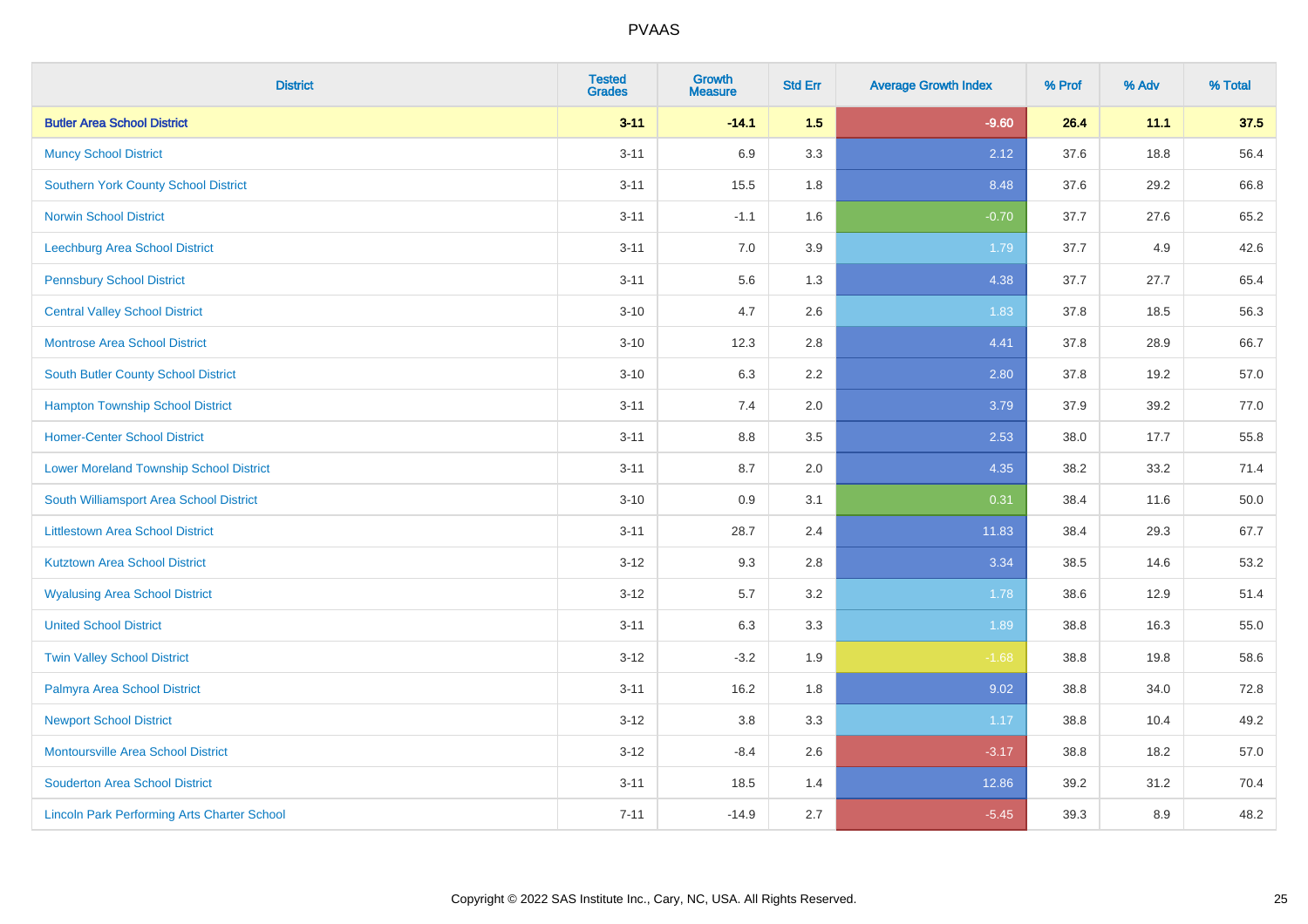| <b>District</b>                         | <b>Tested</b><br><b>Grades</b> | <b>Growth</b><br><b>Measure</b> | <b>Std Err</b> | <b>Average Growth Index</b> | % Prof | % Adv | % Total |
|-----------------------------------------|--------------------------------|---------------------------------|----------------|-----------------------------|--------|-------|---------|
| <b>Butler Area School District</b>      | $3 - 11$                       | $-14.1$                         | 1.5            | $-9.60$                     | 26.4   | 11.1  | 37.5    |
| Jersey Shore Area School District       | $3 - 11$                       | 0.7                             | 2.5            | 0.27                        | 39.3   | 13.6  | 52.9    |
| Southern Lehigh School District         | $3 - 11$                       | $-4.1$                          | 2.1            | $-1.94$                     | 39.3   | 28.0  | 67.2    |
| Mt Lebanon School District              | $3 - 11$                       | 2.4                             | 1.3            | 1.79                        | 39.3   | 37.4  | 76.8    |
| <b>Quaker Valley School District</b>    | $3 - 11$                       | 12.2                            | 2.5            | 4.90                        | 39.5   | 26.4  | 65.9    |
| <b>Chichester School District</b>       | $3 - 11$                       | $-1.8$                          | 4.2            | $-0.44$                     | 40.0   | 14.0  | 54.0    |
| <b>Bethel Park School District</b>      | $3 - 11$                       | $-4.4$                          | 1.7            | $-2.62$                     | 40.1   | 27.3  | 67.4    |
| <b>Richland School District</b>         | $3 - 11$                       | $-6.9$                          | 2.6            | $-2.63$                     | 40.1   | 20.9  | 61.0    |
| <b>Line Mountain School District</b>    | $3 - 11$                       | 11.7                            | 3.9            | 3.01                        | 40.4   | 42.3  | 82.7    |
| <b>Seneca Valley School District</b>    | $3 - 11$                       | 0.8                             | 1.4            | 0.54                        | 40.6   | 25.2  | 65.8    |
| <b>Bellwood-Antis School District</b>   | $3 - 10$                       | 3.5                             | 2.8            | 1.24                        | 40.9   | 19.4  | 60.2    |
| <b>Greater Latrobe School District</b>  | $3 - 11$                       | $-14.1$                         | 2.0            | $-7.14$                     | 41.0   | 12.6  | 53.6    |
| <b>Windber Area School District</b>     | $3 - 11$                       | $-11.9$                         | 3.0            | $-3.94$                     | 41.0   | 10.3  | 51.3    |
| <b>Sharpsville Area School District</b> | $3 - 11$                       | $3.8\,$                         | 3.7            | 1.04                        | 41.1   | 23.2  | 64.3    |
| <b>Brockway Area School District</b>    | $3 - 11$                       | $-0.4$                          | 3.5            | $-0.11$                     | 41.2   | 13.8  | 55.0    |
| <b>Conewago Valley School District</b>  | $3 - 12$                       | 7.6                             | 1.7            | 4.46                        | 41.3   | 19.4  | 60.6    |
| Shenango Area School District           | $3 - 11$                       | 1.7                             | 3.2            | 0.52                        | 41.4   | 13.8  | 55.3    |
| Jamestown Area School District          | $3 - 11$                       | $-9.5$                          | 4.1            | $-2.33$                     | 41.5   | 4.9   | 46.3    |
| <b>Lakeview School District</b>         | $3 - 11$                       | $-1.9$                          | 3.5            | $-0.53$                     | 41.5   | 12.3  | 53.8    |
| California Area School District         | $3 - 10$                       | $-13.7$                         | 4.5            | $-3.06$                     | 41.7   | 16.7  | 58.3    |
| Northwestern Lehigh School District     | $3 - 11$                       | $-2.4$                          | 2.1            | $-1.14$                     | 41.7   | 17.9  | 59.5    |
| <b>Fairview School District</b>         | $3 - 11$                       | 8.3                             | 2.4            | 3.43                        | 41.9   | 34.9  | 76.7    |
| <b>Ridgway Area School District</b>     | $3 - 11$                       | $-6.1$                          | 4.0            | $-1.53$                     | 42.2   | 15.6  | 57.8    |